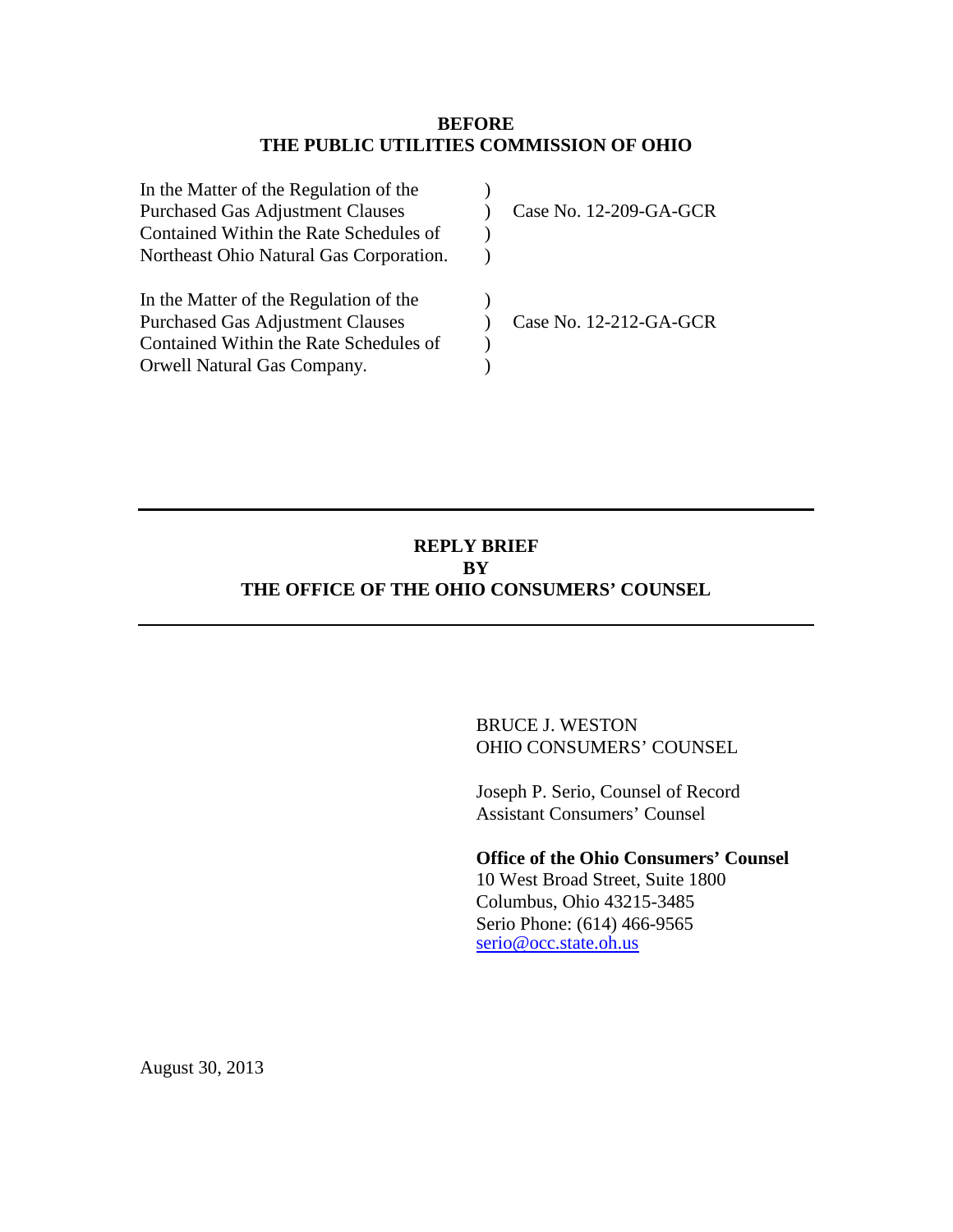# **TABLE OF CONTENTS**

# **Page**

| I.  |           |                                                                                                                                                                                                  |  |
|-----|-----------|--------------------------------------------------------------------------------------------------------------------------------------------------------------------------------------------------|--|
| Π.  |           |                                                                                                                                                                                                  |  |
| Ш.  |           |                                                                                                                                                                                                  |  |
|     | A.        | The Utilities are Permitted to Collect From Customers the Prudent<br>and Reasonable Cost of Gas that Result in Gas Cost Recovery<br>Rates That are Fair, Just and Reasonable and Promote Minimum |  |
|     | <b>B.</b> | OCC's Re-Pricing of Local Production is Reasonable and Should                                                                                                                                    |  |
|     | C.        | Customers Should Not Pay \$145,363 for Gas Processing Paid to<br>Cobra Because the Gas Was Not Processed by Cobra16                                                                              |  |
|     | D.        | Customers Should Not Have to Pay the \$645,906.06 in JDOG                                                                                                                                        |  |
| Ε.  |           | The Request For Proposal Process Was Flawed and Did Not                                                                                                                                          |  |
|     |           | 1.<br>There is No Evidence to Support the Utilities' Claim That<br>the PUCO Cannot Determine Whether the RFP Process<br>Had a Competitive Result in These Proceedings20                          |  |
|     |           | 2.<br>The Vectren GCR Case Supports a PUCO Decision to Re-<br>Price the Utilities' Local Gas Purchases and to Reject the                                                                         |  |
|     | F.        | Regardless of the Time Period, the Utilities' Actions Were                                                                                                                                       |  |
|     | G.        | The Utilities' Analysis that Their Gas Procurement Policy for<br>Local Production was Reasonable and Prudent Should be Rejected                                                                  |  |
| IV. |           |                                                                                                                                                                                                  |  |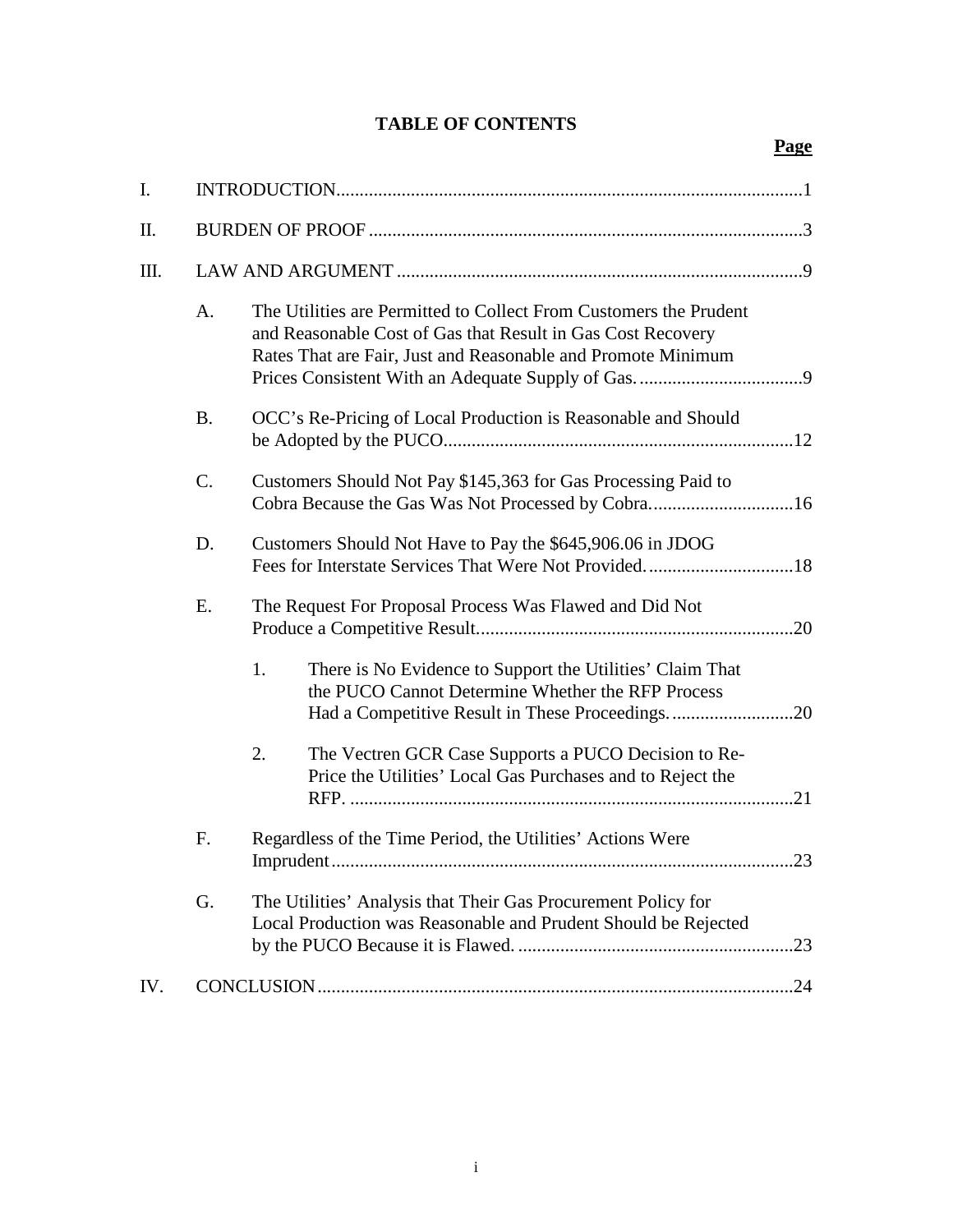#### **BEFORE THE PUBLIC UTILITIES COMMISSION OF OHIO**

| In the Matter of the Regulation of the  |                        |
|-----------------------------------------|------------------------|
| <b>Purchased Gas Adjustment Clauses</b> | Case No. 12-209-GA-GCR |
| Contained Within the Rate Schedules of  |                        |
| Northeast Ohio Natural Gas Corporation. |                        |
| In the Matter of the Regulation of the  |                        |
| <b>Purchased Gas Adjustment Clauses</b> | Case No. 12-212-GA-GCR |
| Contained Within the Rate Schedules of  |                        |
| Orwell Natural Gas Company.             |                        |

# **REPLY BRIEF BY THE OFFICE OF THE OHIO CONSUMERS' COUNSEL**

## <span id="page-2-0"></span>**I. INTRODUCTION**

The evidence from the Audit Report of the Staff of the Public Utilities Commission of Ohio ("Commission" or "the PUCO") ("PUCO Staff"), combined with the testimony of the PUCO Staff witnesses, OCC witness and the public witnesses demonstrates that Northeast Natural Gas Corporation ("Northeast") and Orwell Natural Gas Company ("Orwell") (together "the Utilities") incurred imprudent and unreasonable costs for gas. Additionally, the evidence shows that the Gas Cost Recovery ("GCR") rates paid by customers were not fair, just and reasonable. Those unreasonable rates resulted from the gas purchasing practices and policies of the Utilities that did not promote minimum prices consistent with an adequate supply of gas. Instead, their imprudent actions resulted in GCR customers paying higher rates.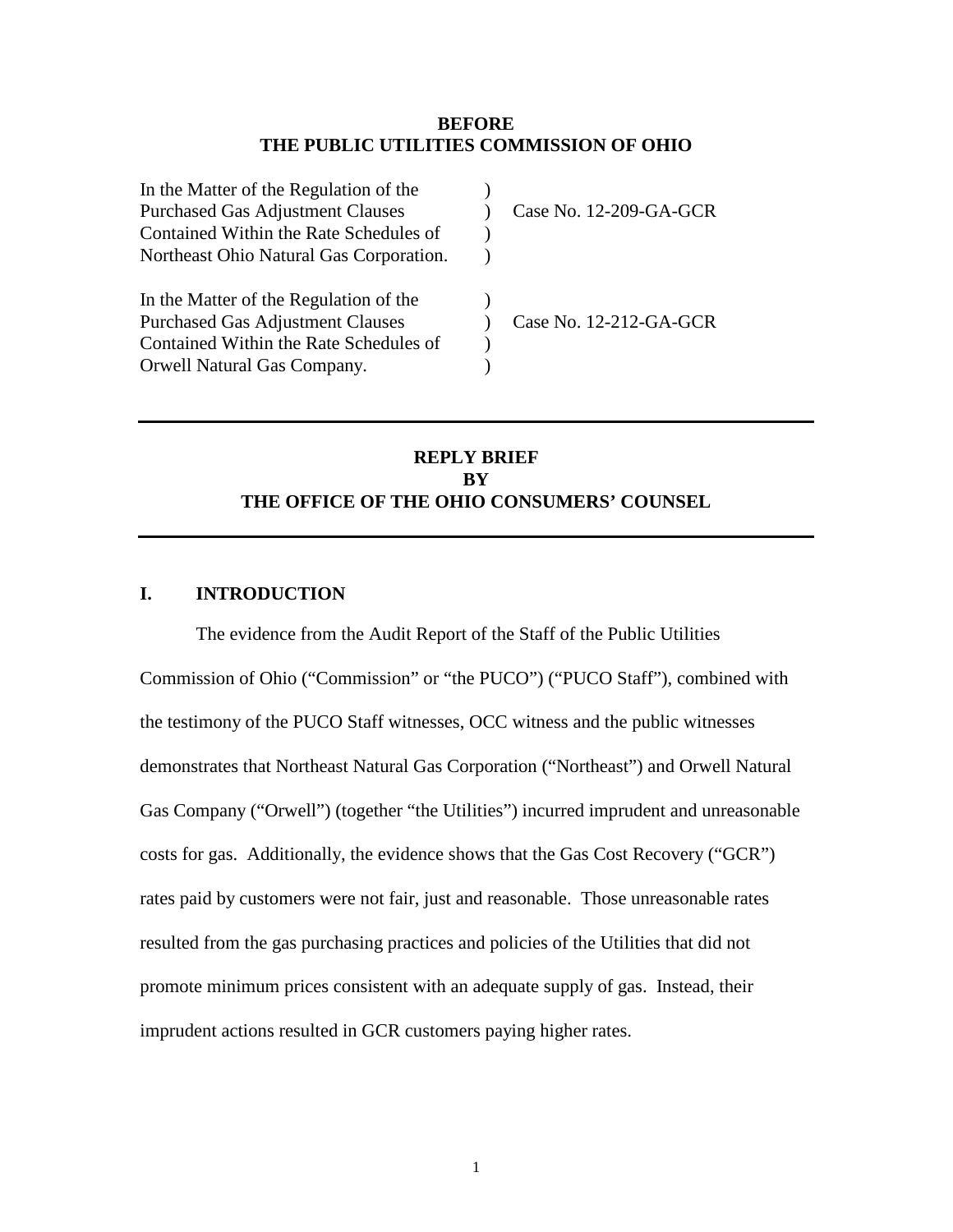As was the situation in the Utilities' 20[1](#page-3-3)0 GCR Cases, $<sup>1</sup>$  there is evidence of</sup> affiliate contracts that had a detrimental impact on the GCR, mismanaged contracts, incomplete contracts and a general lack of attention to contract details. In addition, the Utilities relied on a flawed Request for Proposal ("RFP") process to award an asset management contract to its affiliate, which also had a negative impact on the GCR.

Despite an extensive recitation of the history and background of the GCR rules and the standards by which Local Gas Distribution Companies ("LDCs") have their GCR rates judged in their Initial Brief, the Utilities demonstrated a basic lack of understanding of how to adhere to those rules in a GCR case.<sup>[2](#page-3-4)</sup> The Utilities also identified the key rules and PUCO precedent for GCR cases.<sup>[3](#page-3-2)</sup> However, the Utilities also misapplied those rules and precedent in these cases. As a result of the Utilities' imprudent actions, the OCC has argued for the disallowance of three categories of costs: (1) the over-priced local gas purchases of \$561,719, (2) the Cobra Processing Fee for services not provided of \$145,363 and (3) the JDOG Fees for interstate services that were not provided of \$6[4](#page-3-0)7,906.06.<sup>4</sup> The OCC also recommends a number of penalties in response to the Utilities' imprudent actions.<sup>[5](#page-3-1)</sup>

<span id="page-3-3"></span><sup>1</sup> *In the Matter of the Regulation of the Purchased Gas Adjustment Clauses Contained Within the Rate Schedules of Northeast Ohio Natural Gas Corporation*, Case No. 10-209-GA-GCR and *In the Matter of the Regulation of the Purchased Gas Adjustment Clauses Contained Within the Rate Schedules of Orwell Natural Gas Company*, Case No. 10-212-GA-GCR ("2010 GCR Cases"), Opinion and Order (November 26, 2010).

<span id="page-3-4"></span><sup>2</sup> Utilities Initial Brief at 8-12.

<span id="page-3-2"></span><sup>&</sup>lt;sup>3</sup> Utilities Initial Brief at 8-12.

<span id="page-3-0"></span><sup>4</sup> OCC Initial Brief at 12-27.

<span id="page-3-1"></span><sup>5</sup> OCC Initial Brief at 30-39.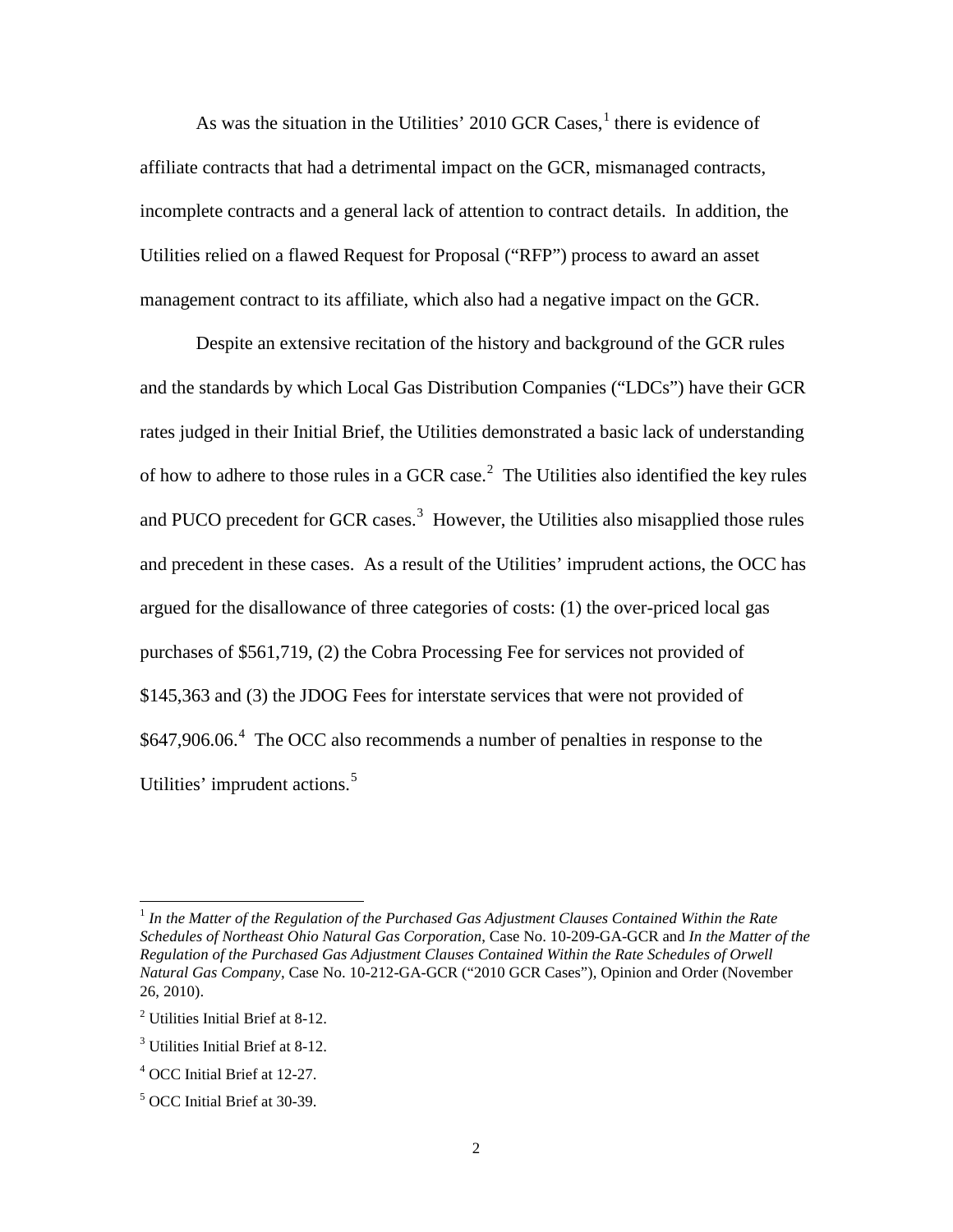The Utilities failed to meet their burden of proving that the cost of gas was prudent and reasonable and that the GCR rates paid by customers were fair, just and reasonable. To the contrary, the evidence shows that the Utilities' management decisions were imprudent and unreasonable. Accordingly, the PUCO should grant the relief that OCC seeks because GCR customers should not have to pay for imprudent and unreasonable costs.

## <span id="page-4-0"></span>**II. BURDEN OF PROOF**

The Utilities bear the burden of demonstrating that the GCR rates paid by customers were fair, just and reasonable and that their gas purchasing practices and policies promoted minimum prices consistent with an adequate supply of gas.<sup>[6](#page-4-3)</sup> The Utilities acknowledge this requirement.<sup>[7](#page-4-4)</sup> But then the Utilities claim that the other parties must overcome a presumption that utility decisions are prudent.<sup>[8](#page-4-1)</sup> But neither the language of Ohio Adm. Code 4901:1-14-08(B) or R.C. 4905.302 or Supreme Court of Ohio precedent support the Utilities' argument about a presumption in its favor.

The Utilities' claim to a presumption of prudence is based on the Commission's ruling in a 1986 purchased gas adjustment clause case involving Syracuse Home Utilities Company, Inc.<sup>[9](#page-4-2)</sup> In that case ("*Syracuse*"), the PUCO adopted the guidelines reported in the National Regulatory Research Institute ("NRRI") paper, "The Prudent Investment

<span id="page-4-3"></span><sup>6</sup> Ohio Adm. Code 4901:1-14-08(B); s*ee also In Re Duke Energy Ohio, Inc.*, 131 Ohio St.3d 487, 2012- Ohio-1509, 967 N.E.2d 201, at ¶9.

<span id="page-4-4"></span><sup>7</sup> Utilities Initial Brief at 8.

<span id="page-4-1"></span><sup>8</sup> Utilities Initial Brief at 11.

<span id="page-4-2"></span><sup>9</sup> <sup>9</sup> *In the Matter of the Regulation of Purchased Gas Adjustment Clause Contained within the Rate Schedules of Syracuse Home Utilities Company, Inc. and Related Matters*, Case No. 86-12-GA-GCR, 1986 Ohio PUC LEXIS 1, at 21-23 (Dec. 30, 1986) ("Syracuse").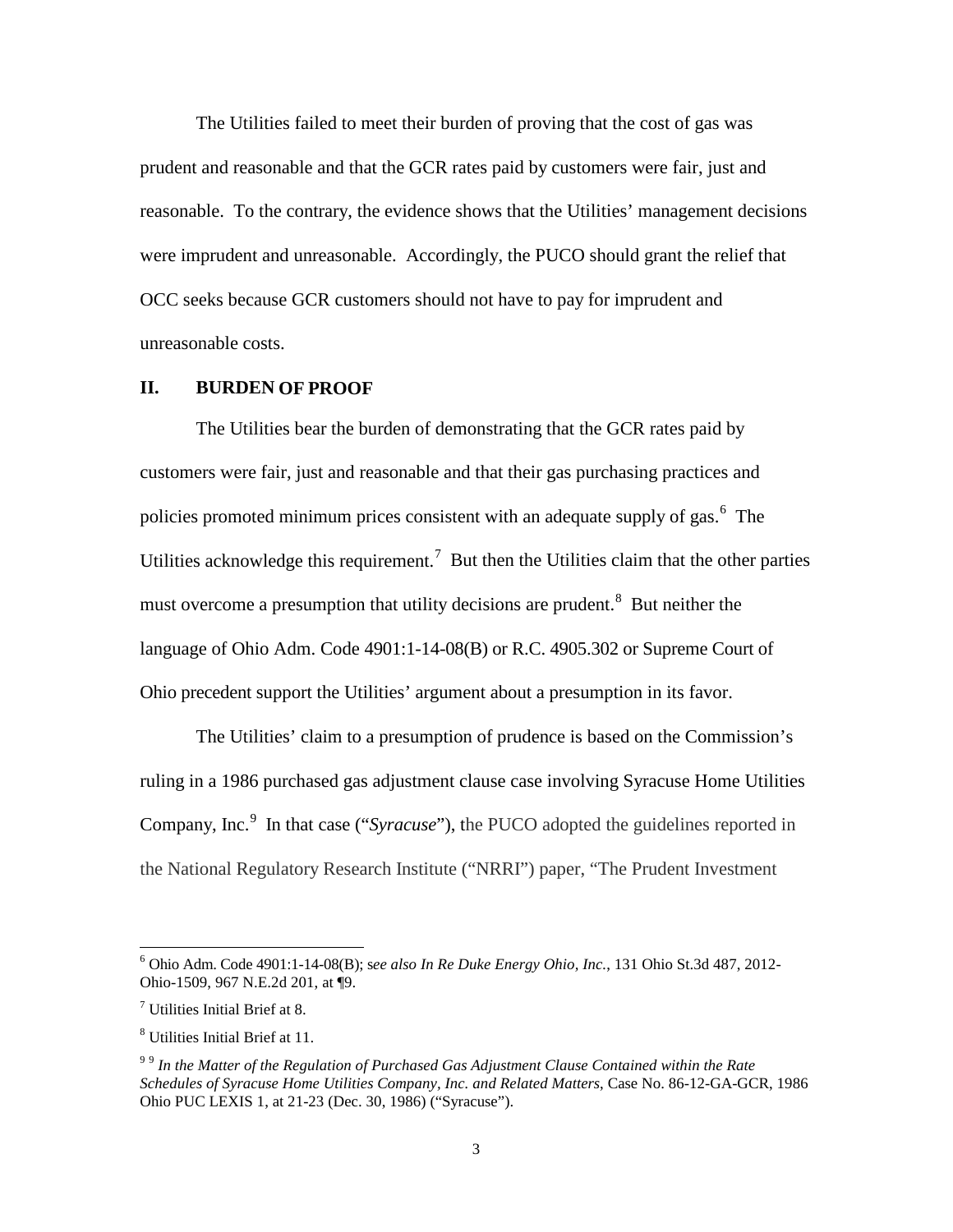Test of the 1980s".<sup>[10](#page-5-6)</sup> The first of these guidelines called for utility decisions to be viewed with a presumption of prudence. $^{11}$  $^{11}$  $^{11}$ 

In the *Syracuse* case the Commission distinguished the burden of proof from the burden of producing evidence.<sup>[12](#page-5-8)</sup> However, the burden of proof requires that the utility produce evidence to support its position and regardless of how the Commission determined to word the burden, it remains with the utility. The PUCO's rule states that the utility "shall demonstrate."[13](#page-5-7) By requiring the PUCO Staff or another party to produce evidence rebutting any alleged presumption of prudence, the Commission is asking the challenger to prove a negative. This approach was rejected by the Supreme Court of Ohio.<sup>[14](#page-5-4)</sup>

In the Supreme Court's decision in *Duke Energy*, Duke sought reimbursement for approximately \$30.7 million in costs associated with damages caused by Hurricane Ike.<sup>[15](#page-5-1)</sup> Duke argued that "other parties did not conclusively prove that the claimed expenses were unreasonable or imprudent."<sup>[16](#page-5-0)</sup> But, as the Supreme Court held, "that [argument] is irrelevant because those parties did not bear the burden of proof."[17](#page-5-3) The Court explained that it is the Utility that has to "prove a positive point: that its expenses had been prudently incurred \* \* \* [t]he commission did not have to find the negative: that the expenses were imprudent."[18](#page-5-2) As a result, the Supreme Court upheld the Commission's

<span id="page-5-6"></span> $10$  Id. [Citing to "The Prudent Investment Test in the 1980s," NRRI-85-16, (April, 1985)].

<span id="page-5-5"></span> $11$  Id. at  $*22$ .

<span id="page-5-8"></span><sup>12</sup> *Syracuse* at \*22.

<span id="page-5-7"></span> $13$  O.A.C. 4901:1-14-08 (B).

<span id="page-5-4"></span><sup>14</sup> *In Re Duke Energy Ohio, Inc.*, 131 Ohio St.3d 487, 2012 Ohio LEXIS 849, 967 N.E.2d 201, ¶8.

<span id="page-5-1"></span><sup>15</sup> *In Re Duke Energy Ohio, Inc.*, 131 Ohio St.3d 487, 2012-Ohio-1509, 967 N.E.2d 201, at ¶2.

<span id="page-5-0"></span><sup>16</sup> *In Re Duke Energy Ohio, Inc.*, 131 Ohio St.3d 487, 2012-Ohio-1509, 967 N.E.2d 201, at ¶9.

<span id="page-5-3"></span><sup>17</sup> *In Re Duke Energy Ohio, Inc.*, 131 Ohio St.3d 487, 2012-Ohio-1509, 967 N.E.2d 201, at ¶9.

<span id="page-5-2"></span><sup>18</sup> *In Re Duke Energy Ohio, Inc.*, 131 Ohio St.3d 487, 2012-Ohio-1509, 967 N.E.2d 201, at ¶8.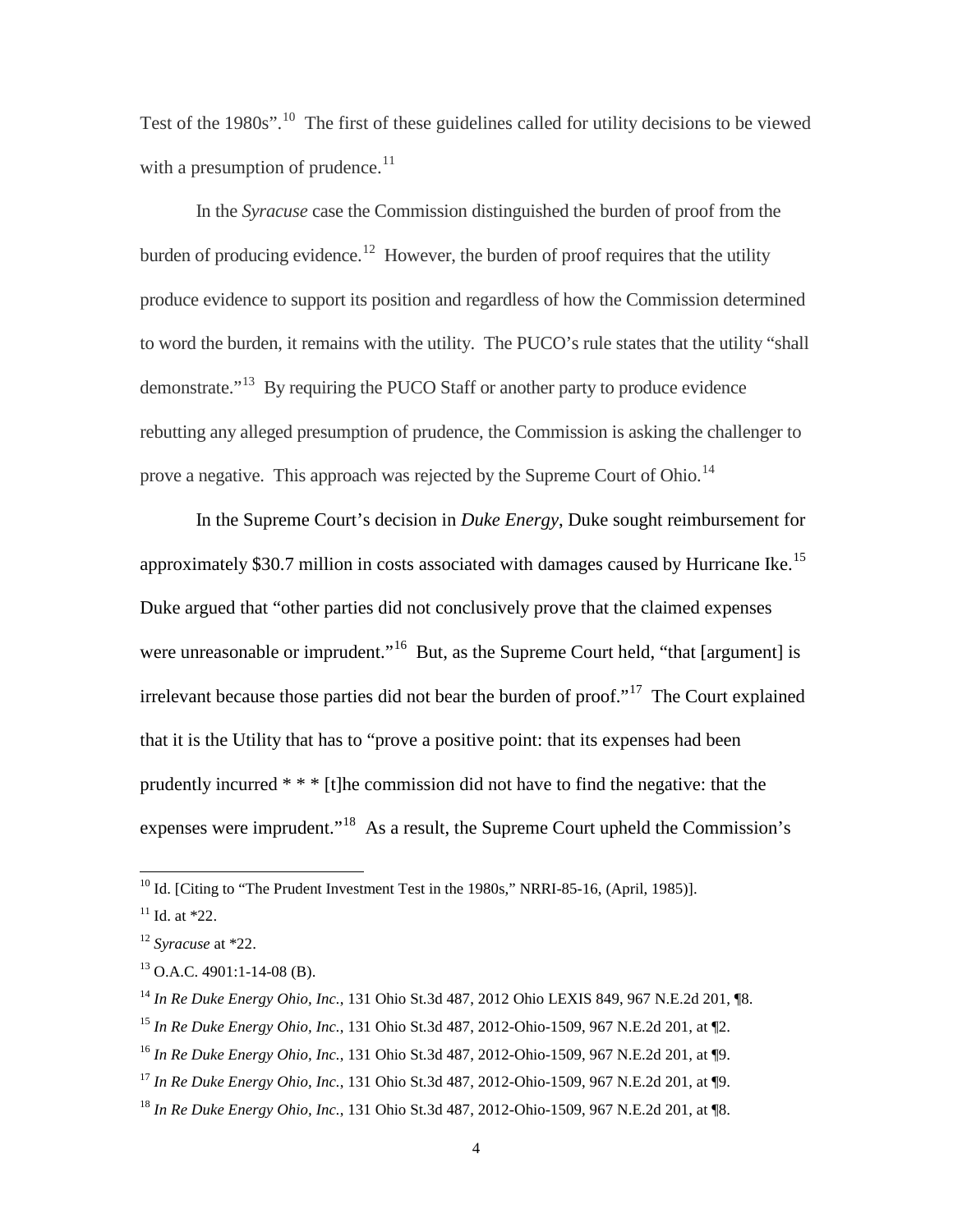decision to disallow much of the \$30 million that Duke sought to recover from customers for storm damage, flatly rejecting any presumption of prudence. The Supreme Court also noted, "Duke has not been given a blank check, but an opportunity to prove to the commission that it had reasonably and prudently incurred the costs it sought to recover."<sup>[19](#page-6-3)</sup>

Likewise, in this case, according to the PUCO's rule, the Utilities must prove that their expenses were reasonable and prudent and it is not up to the other parties to first prove otherwise. Any shifting of the "burden of producing evidence" does just that and is contrary to the Supreme Court precedent and Ohio law and PUCO rule. Because the Utilities bear the burden of proof, it is axiomatic that there can be no presumption of prudence.

Furthermore, there is no a presumption of prudence when analyzing transactions between affiliated companies. This principle is recognized by the National Association of Regulatory Utility Commissioners ("NARUC").<sup>20</sup> NARUC states that there are "four widely accepted guidelines to determine whether an investment or expenditure is prudent. $1^{21}$  $1^{21}$  $1^{21}$  It then lists the guidelines, which are the exact same guidelines the Commission used in the *Syracuse* case from the NRRI paper, "The Prudent Investment Test of the 1980s."[22](#page-6-0) But there is one addition. NARUC added, "**There is no presumption of prudence for affiliate transactions, whether they are for expenditures or investments**" to the end of the first guideline which is the presumption of prudence.<sup>[23](#page-6-1)</sup> Additionally, there

<span id="page-6-3"></span><sup>19</sup> *In Re Duke Energy Ohio, Inc.*, 131 Ohio St.3d 487, 2012-Ohio-1509, 967 N.E.2d 201, at ¶9.

<span id="page-6-4"></span> $^{20}$  Model State Protocols for Critical Infrastructure Protection Cost Recovery, NARUC, July 2004- Version 1, at pg. 21.

<span id="page-6-2"></span> $^{21}$  Id.

<span id="page-6-0"></span> $^{22}$  Id. fn.17.

<span id="page-6-1"></span> $^{23}$  Id. (Emphasis in the original.)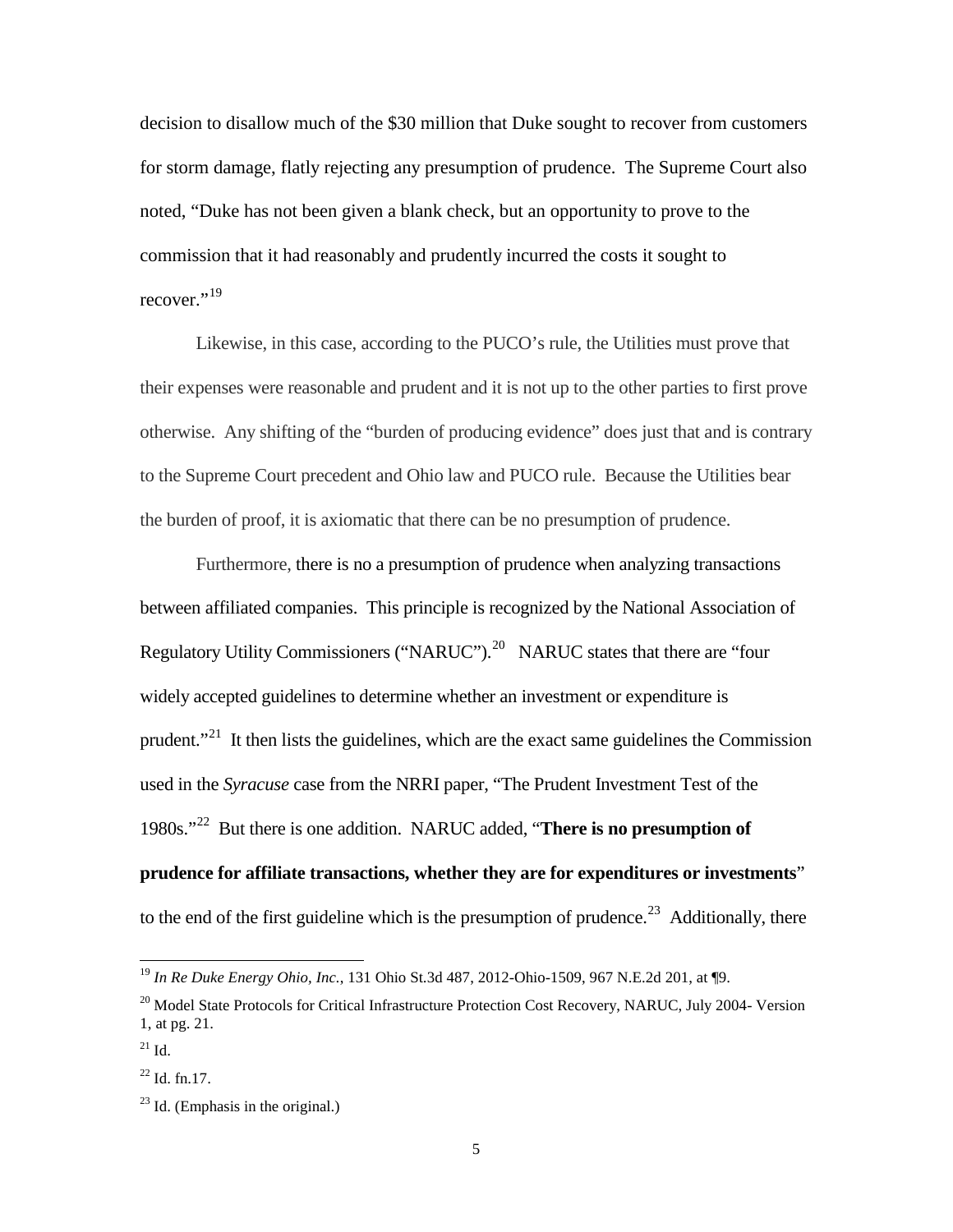is significant precedent (from other jurisdictions) which illustrates the principle of no presumption of prudence in affiliate transactions.

In a Supreme Court of Missouri case, the Missouri Public Service Commission ("PSC") decision to review affiliate transactions with the presumption of prudence was challenged.<sup>[24](#page-7-3)</sup> The Supreme Court of Missouri found that while the burden of proof fell to the utility, the PSC had a practice, though not codified, of applying a presumption of prudence to utility expenditures.<sup>[25](#page-7-4)</sup> The Court, however, held that any presumption of prudence was improper to apply to transactions between affiliates because of the greater risk of self-dealing.[26](#page-7-5) The Court cited to a report of a Congressional Staff Investigation into Enron which it characterized as particularly egregious.<sup>[27](#page-7-0)</sup> The report stated:

> [W]henever a company conducts transactions among its own affiliates there are inherent issues about the fairness and motivations of such transactions. ... One concern is that where one affiliate in a transaction has captive customers, a one-sided deal between affiliates can saddle those customers with additional financial burdens. Another concern is that one affiliate will treat another with favoritism at the expense of other companies or in ways detrimental to the market as a whole.<sup>[28](#page-7-1)</sup>

The Supreme Court of Missouri noted that affiliate transactions are not arm's length transactions and there is simply no place for a presumption of prudence.<sup>[29](#page-7-2)</sup> The Court also noted that since the presumption was not codified the PSC had no authority to change the

<span id="page-7-5"></span> $26$  Id. at  $*14$ .

<span id="page-7-0"></span> $^{27}$  Id.

 $\overline{a}$ 

<span id="page-7-2"></span> $^{29}$  Id. at \*15-16.

<span id="page-7-3"></span><sup>&</sup>lt;sup>24</sup> Office of the Public Counsel v. Missouri Public Service Commission, 2013 Mo. LEXIS 45, at \*1 (Missouri 2013).

<span id="page-7-4"></span> $25$  Id. at  $*12$ .

<span id="page-7-1"></span><sup>&</sup>lt;sup>28</sup> Id. [Citing Staff of Senate Comm. on Gov't Affairs, 107<sup>th</sup> Cong. *Committee Staff Investigation of the Federal Energy Regulatory Commission's Oversight of Enron 26*, n.75 (Nov. 12, 2002)].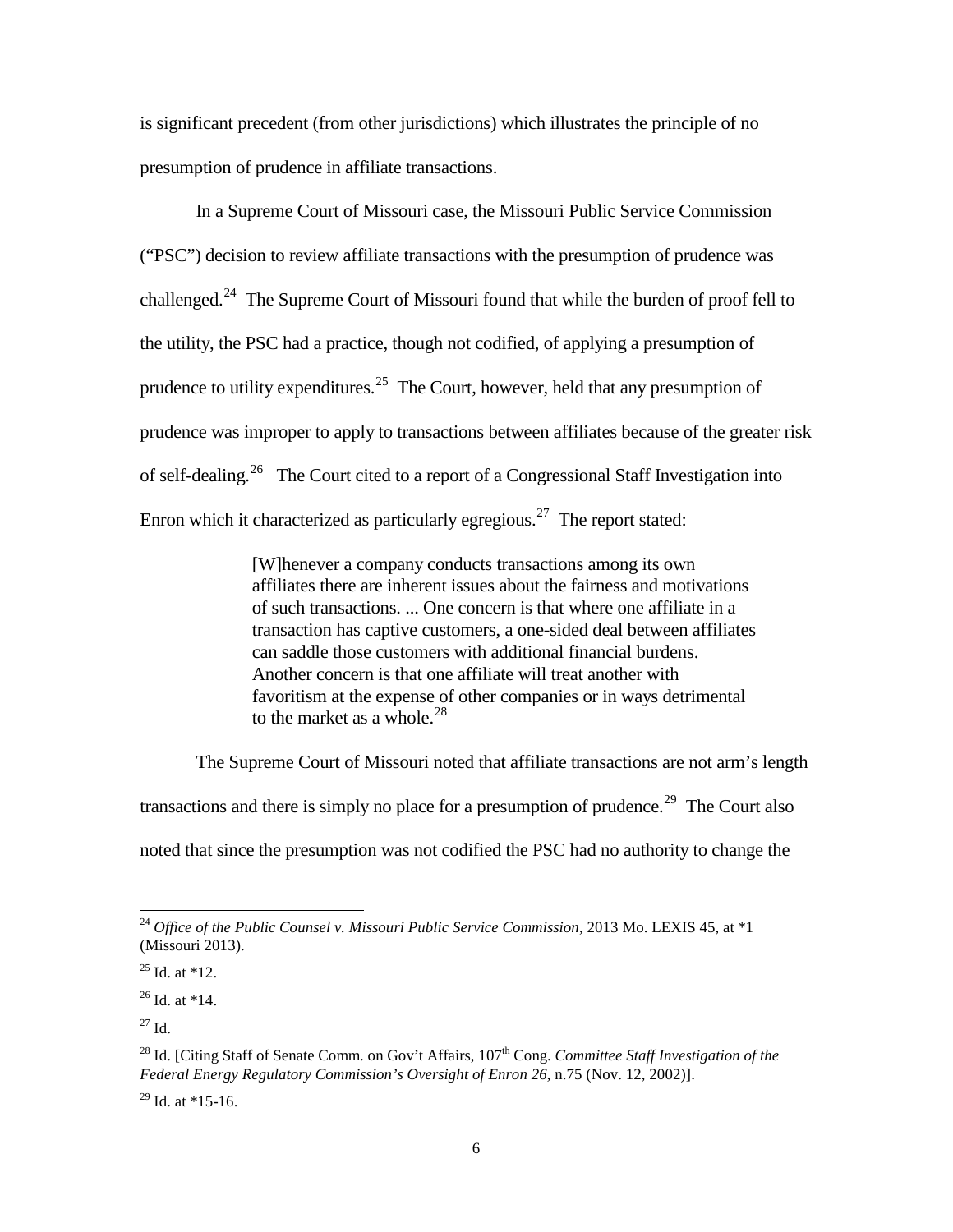burden of proof set out in the relevant statutes.<sup>[30](#page-8-3)</sup> The Supreme Court of Missouri also held that a presumption of prudence is inconsistent with the PSC's obligation to prevent regulated utilities from subsidizing their non-regulated operations.<sup>[31](#page-8-4)</sup> Finally, the Court held that by changing the burden of proof, the PSC required Staff to prove a negative, but that was wrong as the burden of proof is on the company and it would have the records that would allow it to meet its burden.<sup>[32](#page-8-2)</sup>

The Supreme Court of Missouri's decision is in line with many other courts which have held that affiliate transactions should be scrutinized. One court is the Supreme Court of Idaho which stated, "The reason for this distinction between affiliate and non-affiliate expenditures appears to be that the probability of unwarranted expenditures corresponds to the probability of collusion."<sup>[33](#page-8-0)</sup> In addition, the Superior Court of Pennsylvania stated:

> Charges arising out of intercompany relationships between affiliated companies should be scrutinized with care [citations omitted] and if there is an absence of data and information from which the reasonableness and propriety of the services rendered and the reasonable cost of rendering such services can be ascertained by the commission allowances is properly refused. \* \* \*

It therefore follows that the commission should scrutinize carefully charges by affiliates, as inflated charges to [an] operating company may be a means to improperly increase the allowable revenue and raise the cost to consumers of utility service as well as the unwarranted source of profit to the ultimate holding company.<sup>[34](#page-8-1)</sup>

<span id="page-8-3"></span> $30$  Id. at  $*20$ .

<span id="page-8-4"></span> $31$  Id. at  $*19$ .

<span id="page-8-2"></span> $32$  Id. at  $*25$ .

<span id="page-8-0"></span><sup>33</sup> *Boise Water Corp. v. Idaho Pub. Util. Comm.*, 97 Idaho 832, 838, 1976 Ida. LEXIS 368, 555 P.2d 163 (Idaho 1976).

<span id="page-8-1"></span><sup>34</sup> *Solar Electric Co. v. Pennsylvania Public Utility Com.*, 137 Pa. Super. 325, 374, 1939 Pa. Super. LEXIS 47, 9 A.2d 447 (November 15, 1939).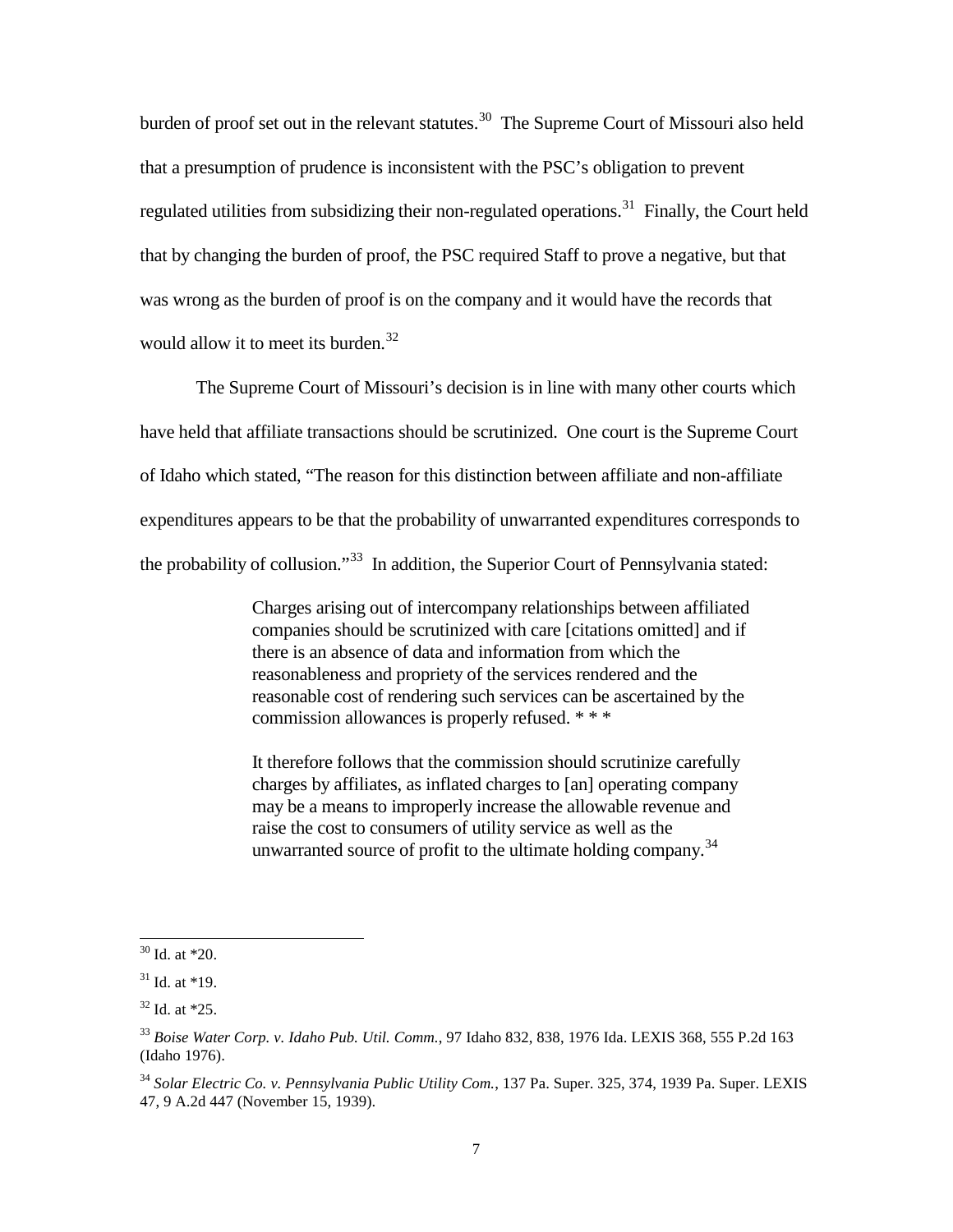The Court of Appeals of Michigan stated, "the utility has the burden of demonstrating that transactions with its affiliate are reasonable.<sup>[35](#page-9-2)</sup> The Supreme Court of Oklahoma has stated, "It is generally held that, while the regulatory agency bears the burden of proving that expenses incurred in transactions with non-affiliates are unreasonable, the utility bears the burden of proving that expenses incurred in transactions with affiliates are reasonable."<sup>[36](#page-9-3)</sup> The Supreme Court of Utah also rejected a presumption of prudence in affiliate transactions and stated, "While the pressures of the competitive market might allow us to assume, in the absence of a showing to the contrary, that non-affiliated expenses are reasonable, the same cannot be said of affiliate expenses not incurred in an arm's length transaction."<sup>[37](#page-9-0)</sup> Finally, Justice Scalia of the Supreme Court of the United States, in a concurrence, stated, "it is entirely reasonable to think that the fairness of rates and contracts relating to joint ventures among affiliated companies cannot be separated from an inquiry into the prudence of each affiliate's participation."[38](#page-9-1)

The precedent is clear that transactions between affiliates should never be subject to a presumption of prudence. Affiliate transactions present too many opportunities for selfdealing and potentially fraudulent or inflated contracts. Consistent with the opinion of the Supreme Court of Missouri*,* presumptions of prudence in affiliated transactions are inconsistent with the PUCO's duty to prevent regulated entities from subsidizing their unregulated affiliates. Another relevant point from the decision of the Supreme Court of

<span id="page-9-2"></span><sup>35</sup> *Mich. Gas Utilities v. Mich. Pub. Serv. Comm.*, No. 206234, 199 Mich. App. LEXIS 1954, \*6 (February 8, 1999).

<span id="page-9-3"></span><span id="page-9-1"></span><sup>36</sup> *Turpen v. Ok. Corp. Comm.*, 1988 OK 126, 769 P.2d 1309, 1320-21 (Okla. 1988).

<span id="page-9-0"></span><sup>37</sup> *US West Communications, Inc. v. Pub. Srv. Comm.*, 901 P.2d 270, 274, 1995 Utah LEXIS 46, 268 Utah Adv. Rep. 27 (Utah 1995).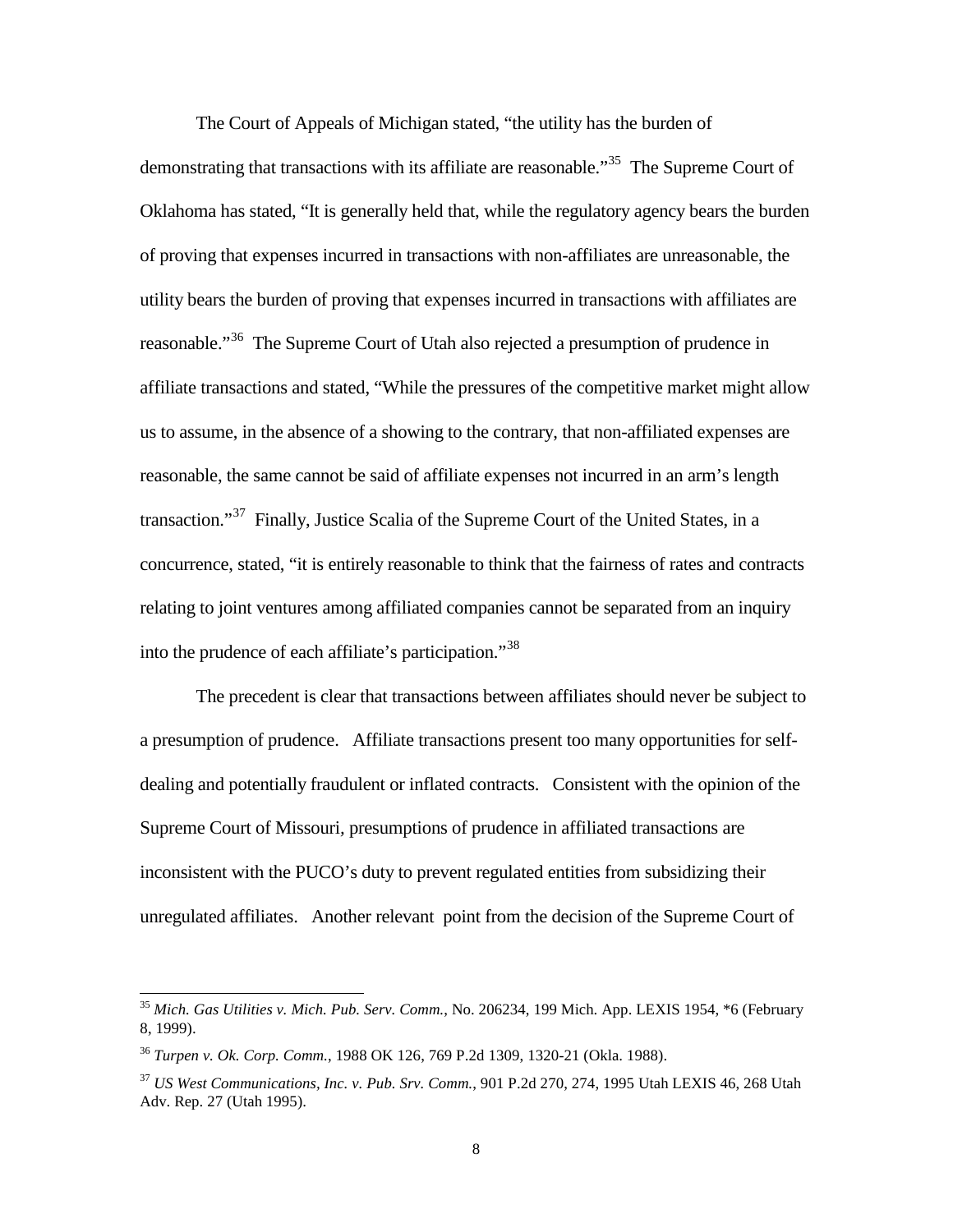Missouri was that the Commission cannot just shift the burden of proof when the rules explicitly state who must carry it, as is the situation in the case at bar. Even Justice Scalia would view affiliate transactions more carefully to ensure prudence. Finally, even the test which the PUCO adopted as its prudence standard is not applicable to affiliate transaction according to the very organization that oversees the research institute that published the test—NARUC. And the test which the PUCO relied upon in finding a presumption of prudence for utility decisions was created for a completely different situation. The paper is entitled "The Prudent Investment Test of the 1980's" and was designed to be applied to utility investment decisions, namely, investments in large power plants.<sup>39</sup> Accordingly, the Utilities have the burden of proving the reasonableness of their gas purchases and their gas purchasing policies and practices. The Utilities have failed to meet this burden and the PUCO should disallow certain gas costs as detailed below.

#### <span id="page-10-1"></span><span id="page-10-0"></span>**III. LAW AND ARGUMENT**

# **A. The Utilities are Permitted to Collect From Customers the Prudent and Reasonable Cost of Gas that Result in Gas Cost Recovery Rates That are Fair, Just and Reasonable and Promote Minimum Prices Consistent With an Adequate Supply of Gas.**

The Utilities argue that the PUCO Staff and the OCC are attempting to hold them to a higher standard -- a least cost standard, rather than the appropriate reasonable cost standard.<sup>[40](#page-10-2)</sup> However, in making this allegation, the Utilities failed to cite the direct testimony of any PUCO Staff or OCC witness where this "least cost" standard was applied. In addition there is no citation to any transcript page where a PUCO Staff or

<sup>38</sup> *Miss. Power & Light Co. v. Miss.*, 487 U.S. 354, 382, 108 S. Ct. 2428, 101 L. Ed. 2d 322 (1988) (Scalia, J., concurring).

<span id="page-10-3"></span> $39$  "The Prudent Investment Test in the 1980s," NRRI-85-16, at 62 (April, 1985).

<span id="page-10-2"></span><sup>40</sup> Utilities Initial Brief at 16-17.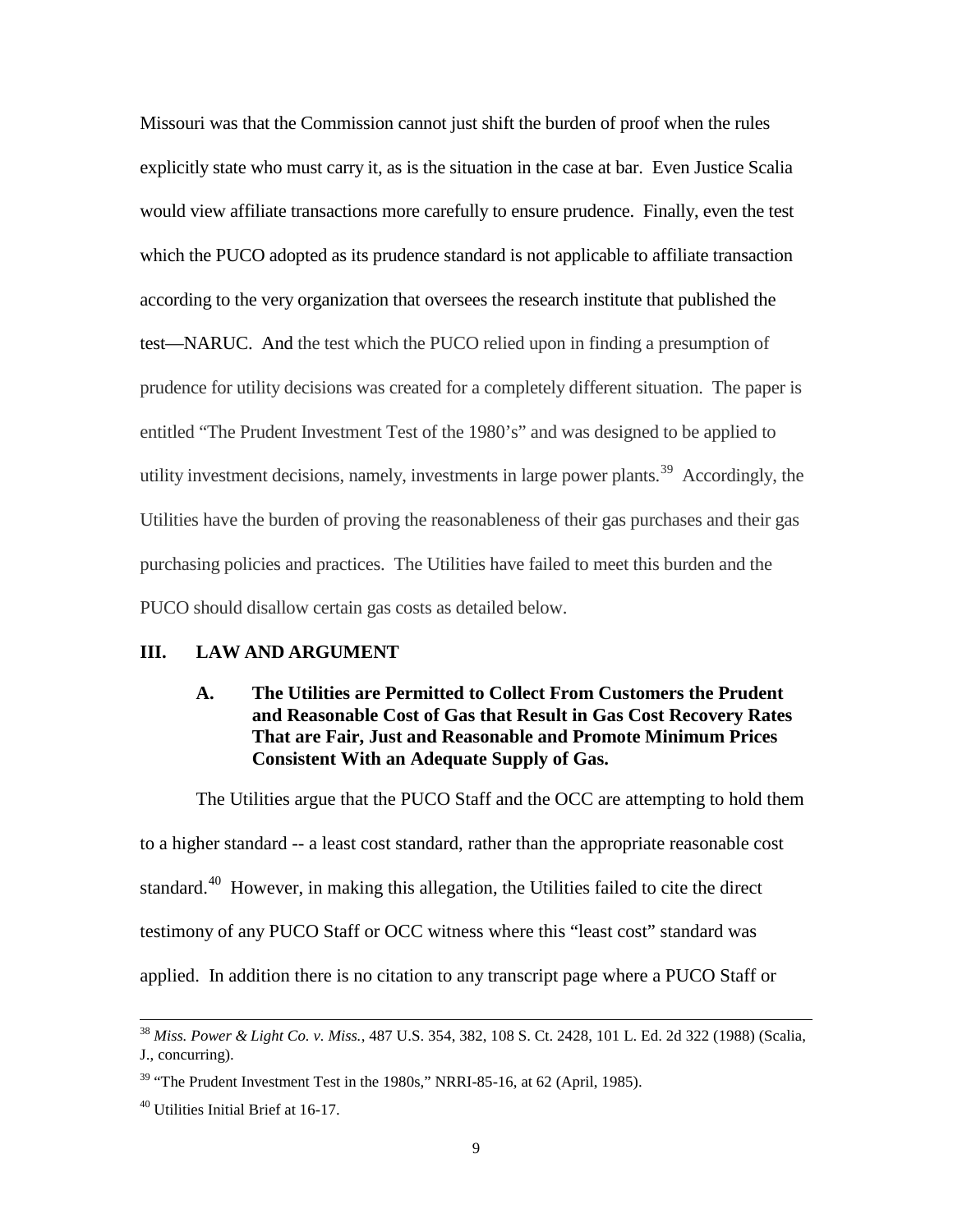OCC witness made such a claim. The reason the Utilities did not make any record

citation to support their claim is because they could not, because neither the PUCO Staff

nor the OCC based their recommendations on a least cost standard.

A review of OCC witness Slone's testimony elicits exactly what Mr. Slone

recommended:

 $\overline{a}$ 

I recommend the Commission find that the gas costs for Northeast and Orwell during the 2012 Audit period were **not prudent and reasonable**. And I recommend that the PUCO order Northeast to refund \$2,629,289 to GCR customers and Orwell to refund \$117,382 to GCR customers for **excessive charges** for local production gas during the audit periods. In addition, I recommend that the PUCO order the Northeast and Orwell to terminate their gas purchase, agent and asset management contracts with affiliated companies, because these contracts had a **detrimental impact** on Northeast's and Orwell's residential customers' GCR. I also recommend that the Commission require Northeast and Orwell to discontinue the use of JDOG, or any affiliated company, to act as the gas purchase agent and asset manager. Specifically, I recommend the work currently outsourced to JDOG be done inhouse by employees of Northeast and Orwell.

With regard to the specific issue of re-pricing **the imprudent and unreasonable** gas purchases for the Utilities, I recommend that the intrastate gas supply from local gas producers provided by JDOG during the audit periods be re-priced. It should be re-priced based on the historic difference between the cost of interstate gas and the cost of local production gas prior to the insertion of JDOG in 2008 as the asset manager for both Northeast and Orwell, as discussed in greater detail below. $41$ 

As can be seen from Mr. Slone's testimony, there is no reference to a least cost

standard, but instead he based his recommendation on the imprudence and

unreasonableness of the Utilities' gas purchasing practices -- which is the standard as set

forth in R.C 4905.302(E) and Ohio Admin. Code Rule 4901:1-14-08(B).

<span id="page-11-0"></span><sup>&</sup>lt;sup>41</sup> OCC Ex. No. 12 at 6-7 (Direct Testimony of Greg Slone) (July 1, 2013). (Emphasis added).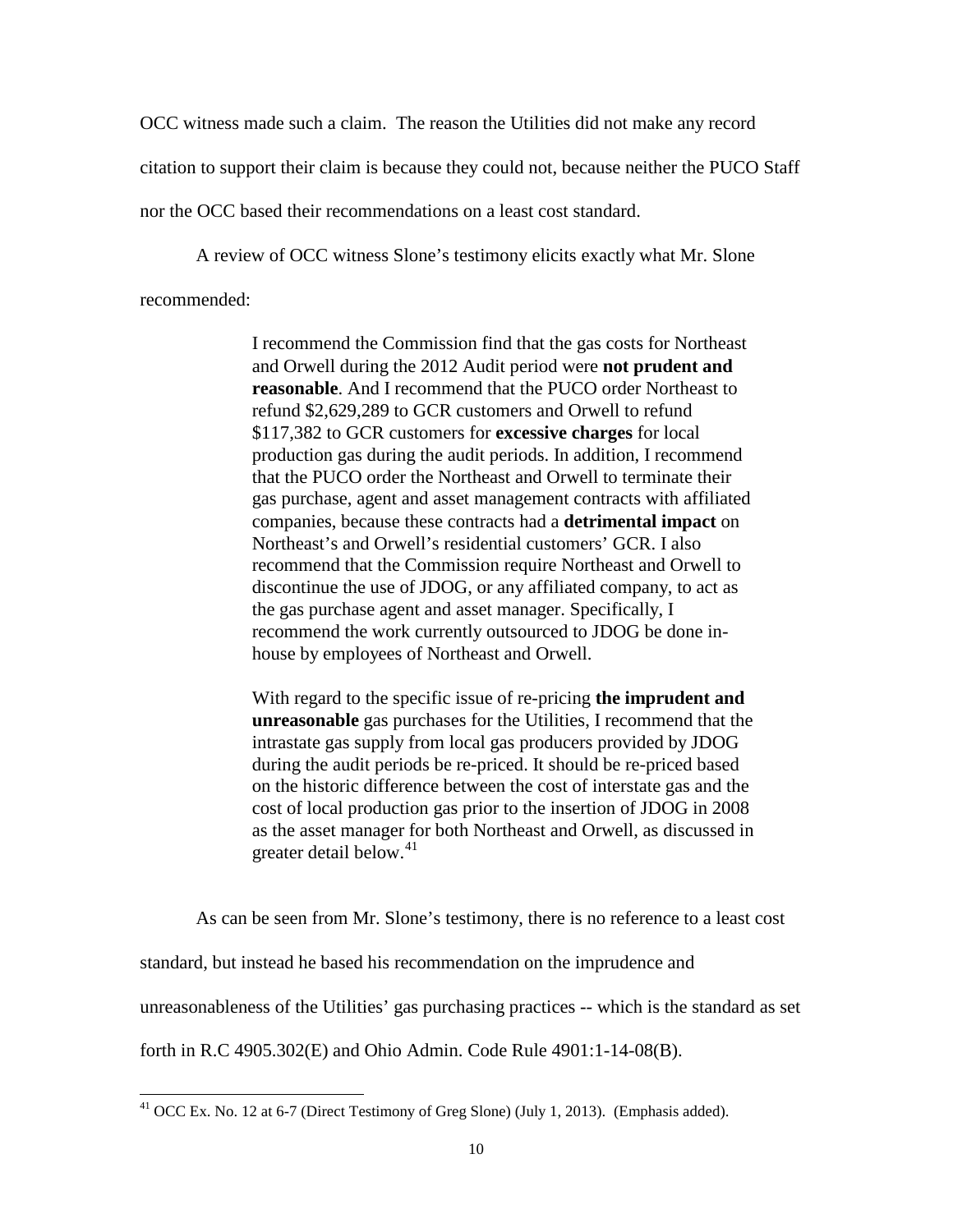The Utilities also allege that "the OCC and the Staff essentially conclude that the Companies' gas cost recovery rate was unreasonable **because** the Companies purchased from JDOG."[42](#page-12-2) However, after making this accusation, the Utilities again failed to cite to any OCC or PUCO Staff testimony that supports this claim. The Utilities' allegation also falls flat in light of Mr. Slone's direct testimony which demonstrates the negative impact from the insertion of a Marketer -- JDOG -- into the Utilities' gas purchasing process for local production.<sup>[43](#page-12-3)</sup> Mr. Slone did not testify that the price differential of \$1.88 per Mcf occurred because JDOG was an affiliate. Rather he merely pointed out that the cost of local production when purchased by in-house personnel was significantly cheaper than when JDOG did the purchasing:

> As can be seen in Attachment 7, for the eight-year period from 2000 through 2007, Northeast purchased local production gas at an average rate that was \$1.03 per Mcf less than the average cost of interstate gas supplies. However, after JDOG began purchasing local gas production for Northeast, for the five-year period from 2008 through 2012, the average cost of local gas averaged \$0.85 per Mcf more than the average cost of interstate gas. This represents a total shift of \$1.88 per Mcf after JDOG began purchasing local gas for Northeast and Orwell.<sup>[44](#page-12-0)</sup>

Not only did the Utilities purchase local production gas using in-house personnel prior to 2008, but they did so at a considerable savings compared to JDOG's results.<sup>[45](#page-12-1)</sup> Even more troubling is that the Utilities' management manipulated personnel so that many of the same individuals who previously did the purchasing for the Utilities went on

<span id="page-12-2"></span><sup>&</sup>lt;sup>42</sup> Utilities Initial Brief at 17.

<span id="page-12-3"></span> $43$  OCC Ex. No. 12 at 18 (Direct Testimony of Greg Slone) (July 1, 2013).

<span id="page-12-0"></span> $44$  OCC Ex. No. 12 at 18 (Direct Testimony of Greg Slone) (July 1, 2013).

<span id="page-12-1"></span> $45$  OCC Ex. No. 12 at 18 (Direct Testimony of Greg Slone) (July 1, 2013).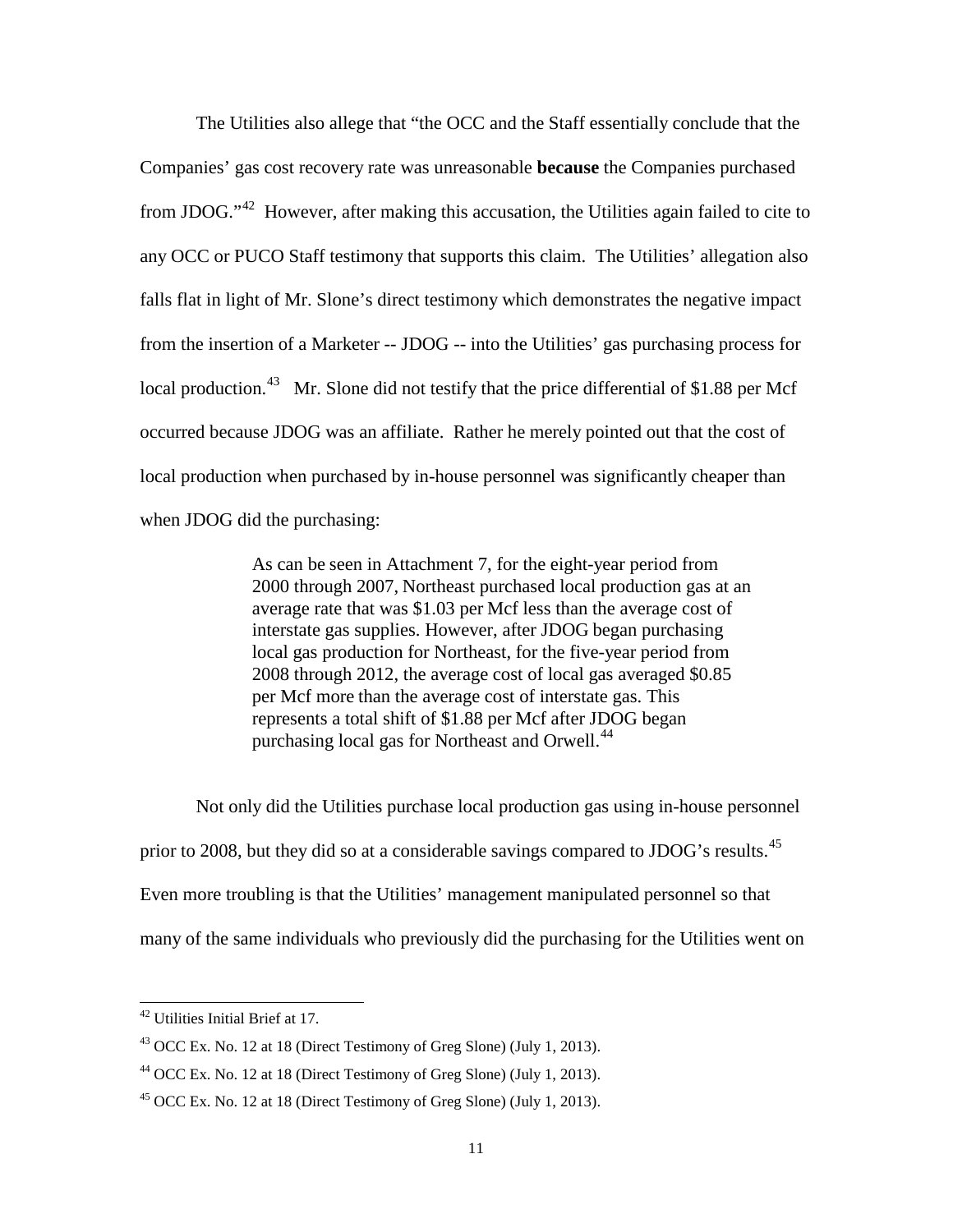to work for the affiliate Marketer -- JDOG -- that ultimately sold gas to the Utilities at a higher price than the Utilities were able to purchase when using in-house personnel.<sup>46</sup> Moreover, there can be no pretense that the affiliate personnel have greater experience or expertise than the in-house personnel, because they are one and the same.<sup>[47](#page-13-2)</sup> The only difference is that they now work for the affiliate instead of the Utilities, and their services are now more costly.

When the fact that the Utilities paid more for local production after JDOG was inserted into the purchasing process is combined with the PUCO Staff conclusion that JDOG was charging the Utilities more for local production gas despite not paying more to local producers for local production,  $48$  and the manipulation of moving employees from one company to another -- the reasonable fact-based retrospective conclusion is that the Utilities paid too much for local production gas. The fact that the Utilities paid too much is the imprudence. The fact that the Utilities paid their own affiliate too much exacerbates the imprudence. The PUCO should adopt the disallowance recommendations made by the OCC because the Utilities' GCR during the Audit Periods was inflated, and thus not fair, just or reasonable.

### <span id="page-13-0"></span>**B. OCC's Re-Pricing of Local Production is Reasonable and Should be Adopted by the PUCO.**

The PUCO should re-price the Utilities' local production using the prices recommended by Mr. Slone in order for the GCR rates to be fair, just and reasonable. As demonstrated by the PUCO Staff in the Audit Report, and by Mr. Slone, the Utilities paid

<span id="page-13-3"></span><sup>46</sup> PUCO Staff Initial Brief at 4.

<span id="page-13-2"></span><sup>&</sup>lt;sup>47</sup> PUCO Staff Initial Brief at 4.

<span id="page-13-1"></span><sup>&</sup>lt;sup>48</sup> PUCO Staff Initial Brief at 6.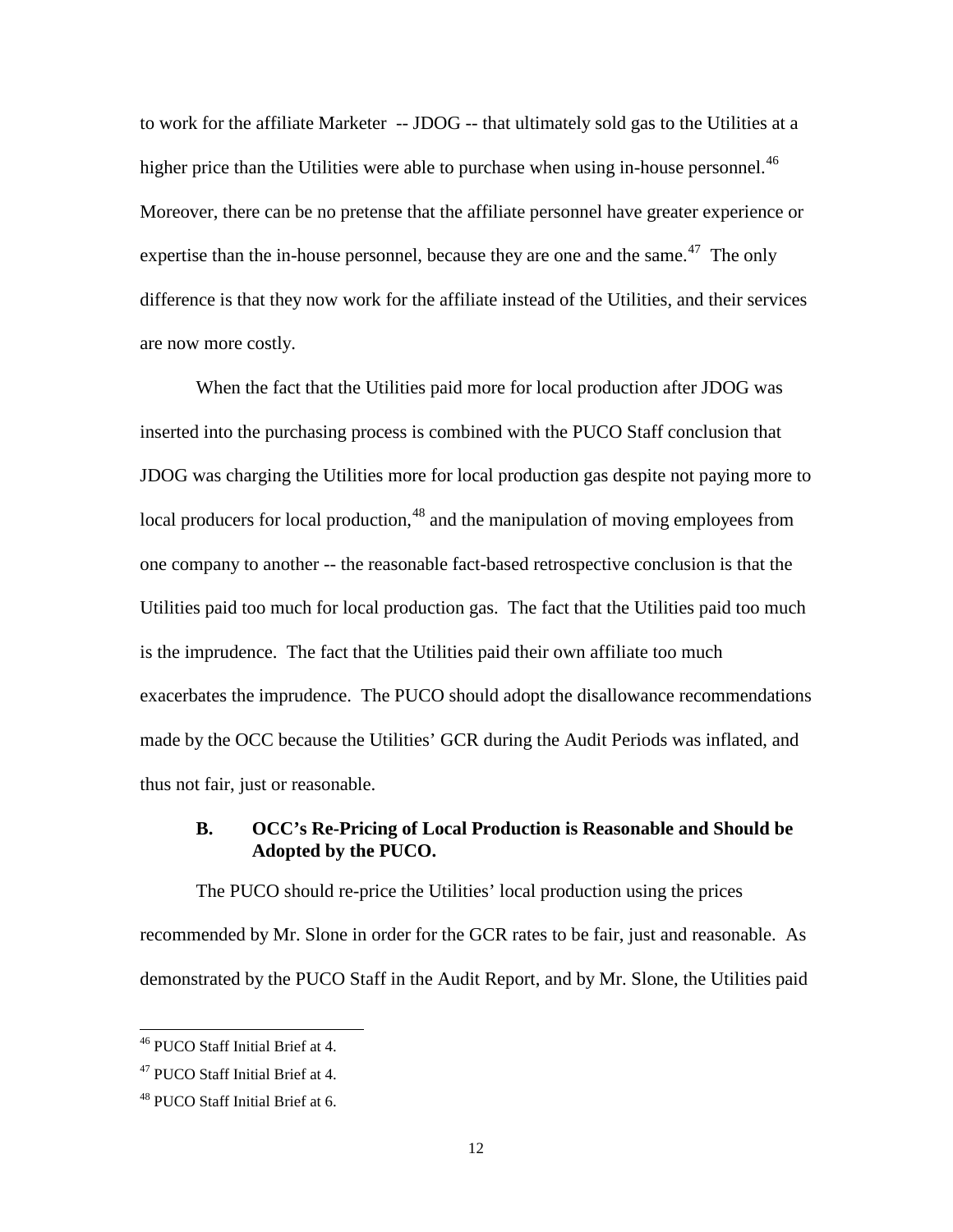too much for their local production gas supply. Re-pricing is necessary to ensure that GCR customers are not over-charged for their natural gas purchases. The Utilities argue that the re-pricing methodology set forth by OCC witness Slone is unreasonable because it included information outside the Audit Periods and because the methodology he used relied on an arithmetic average instead of a weighted average.<sup>49</sup> The Utilities also argue that Mr. Slone essentially compared the Utilities' GCR rates to those of three small  $LDCs.$ <sup>[50](#page-14-4)</sup> The Utilities are wrong on all three counts.

First, Mr. Slone demonstrated that during the eight year period of 2000-2007, the Utilities were able to purchase local production gas using in-house personnel at an average cost of \$1.03 per Mcf less than the cost of interstate gas.<sup>[51](#page-14-5)</sup> Yet after the Utilities' affiliate Marketer -- John D. Oil and Gas Marketing ("JDOG")<sup>[52](#page-14-0)</sup> -- was inserted into the gas procurement process as a middleman, for the period of 2008-2012, the average cost of local production was \$0.85 per Mcf **more** than intestate gas. [53](#page-14-1) Although the Utilities disputed the use of the period  $2008-2012^{54}$  $2008-2012^{54}$  $2008-2012^{54}$  as part of Mr. Slone's analysis, the Utilities did not dispute any other aspect of the analysis. It is the \$1.88 shift in cost that constitutes imprudent and unreasonable gas purchasing by the Utilities.

<span id="page-14-3"></span><sup>49</sup> Utilities Initial Brief at 28-29.

<span id="page-14-4"></span><sup>50</sup> Utilities Initial Brief at 28.

<span id="page-14-5"></span> $51$  OCC Ex. No. 12 at 18 (Direct Testimony of Greg Slone) (July 1, 2013).

<span id="page-14-0"></span> $52$  Throughout the 2010 GCR Cases (Case Nos. 10-209-GA-GCR and 10-212-GA-GCR) and these proceedings John D. Oil and Gas marketing, LLC was referred to as JDOG. However, in these cases it was noted that there is a John D. Oil and Gas marketing, LLC and also a john D. Oil and Gas [Tr. Vol. II at 307- 309 (Howell) (July 9, 20132)]. It is OCC's understanding that all references to JDOG refer to John D. Oil and Gas Marketing, LLC. Also, the PUCO Staff has identified JDOG as JDOGM.

<span id="page-14-1"></span><sup>53</sup> OCC Ex. No. 12 at 18 (Direct Testimony of Greg Slone) (July 1, 2013).

<span id="page-14-2"></span><sup>&</sup>lt;sup>54</sup> Utilities Initial Brief at 28-29.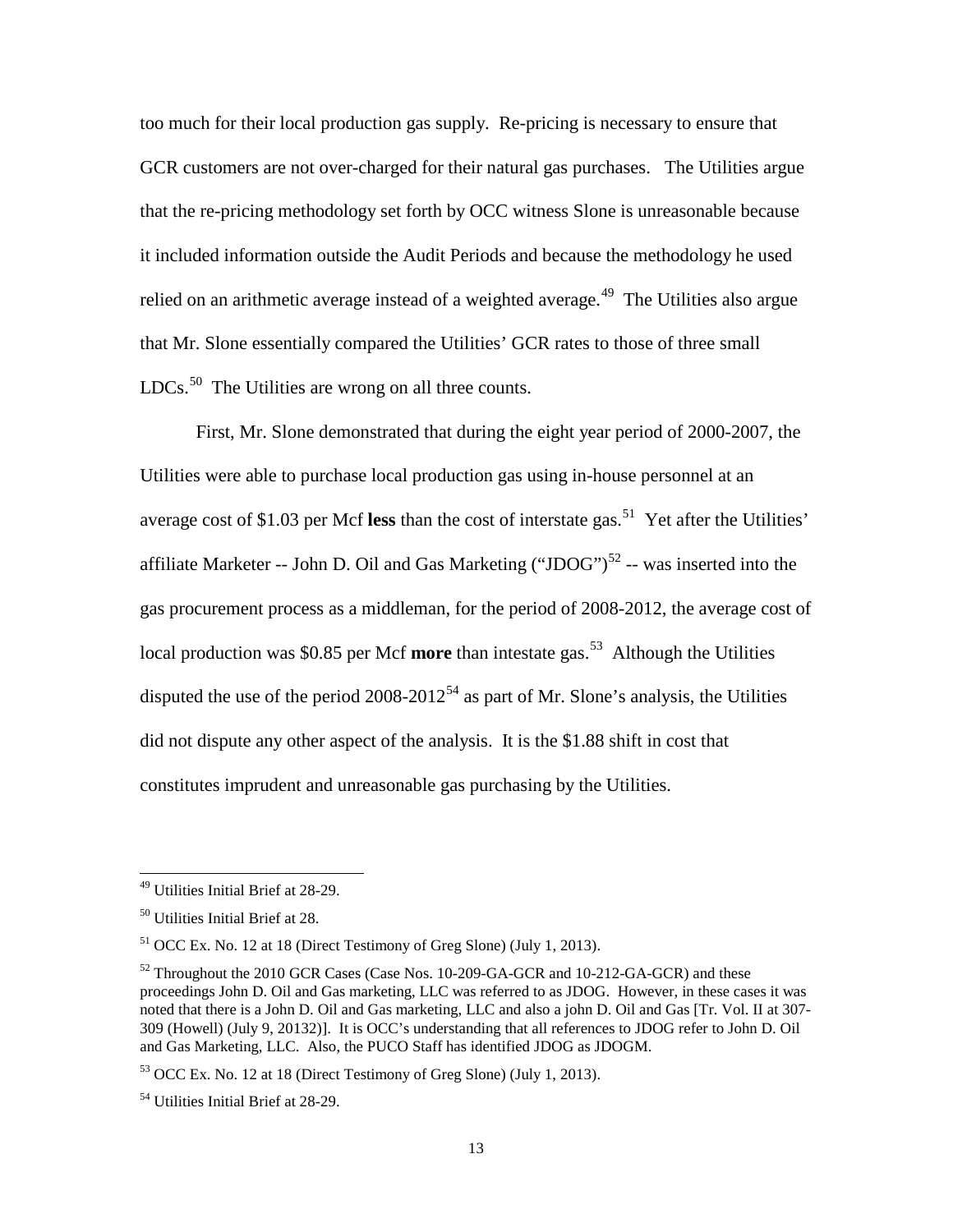Regarding the argument that Mr. Slone's methodology used a time frame outside the Audit Periods, the Utilities' argument is myopic. Using the longer time period of 2000-2007 provides an eight-year period during which the Utilities purchased local production gas using in-house personnel. Using the entire five-year period (2008-2012) that JDOG has been purchasing local production gas for the Utilities provides the most complete record of gas purchasing activities since the Utilities stopped using in-house personnel to make their local production gas purchases. The Utilities argue that to analyze the impact of JDOG's purchase of local production gas, Mr. Slone should have used a different time period (2009-2011) which would result in a \$0.59 per Mcf difference instead of \$0.85 per Mcf.<sup>[55](#page-15-0)</sup> However, limiting the analysis to the shorter time period would reduce the number of data points in the analysis which would have the effect of increasing the impact of any individual data point from the shorter time period. The eight-year period is a reasonable reflection of the cost of gas during the time period that in-house personnel did the purchasing, before JDOG was inserted into the process. The longer period also provides a more accurate reflection of gas costs during that time period because it lessens the impact of any one-year anomaly.

In addition, while the Utilities criticize the use of the longer time period, the use of shorter time period (by the Utilities) still results in a concession of the fact that inhouse personnel were able to purchase local production at a lower cost than JDOG. The question then becomes one of not whether the Utilities in-house personnel were able to do a better job purchasing local production gas -- but rather -- how much better.

<span id="page-15-0"></span><sup>&</sup>lt;sup>55</sup> Utilities Initial Brief at 28-29.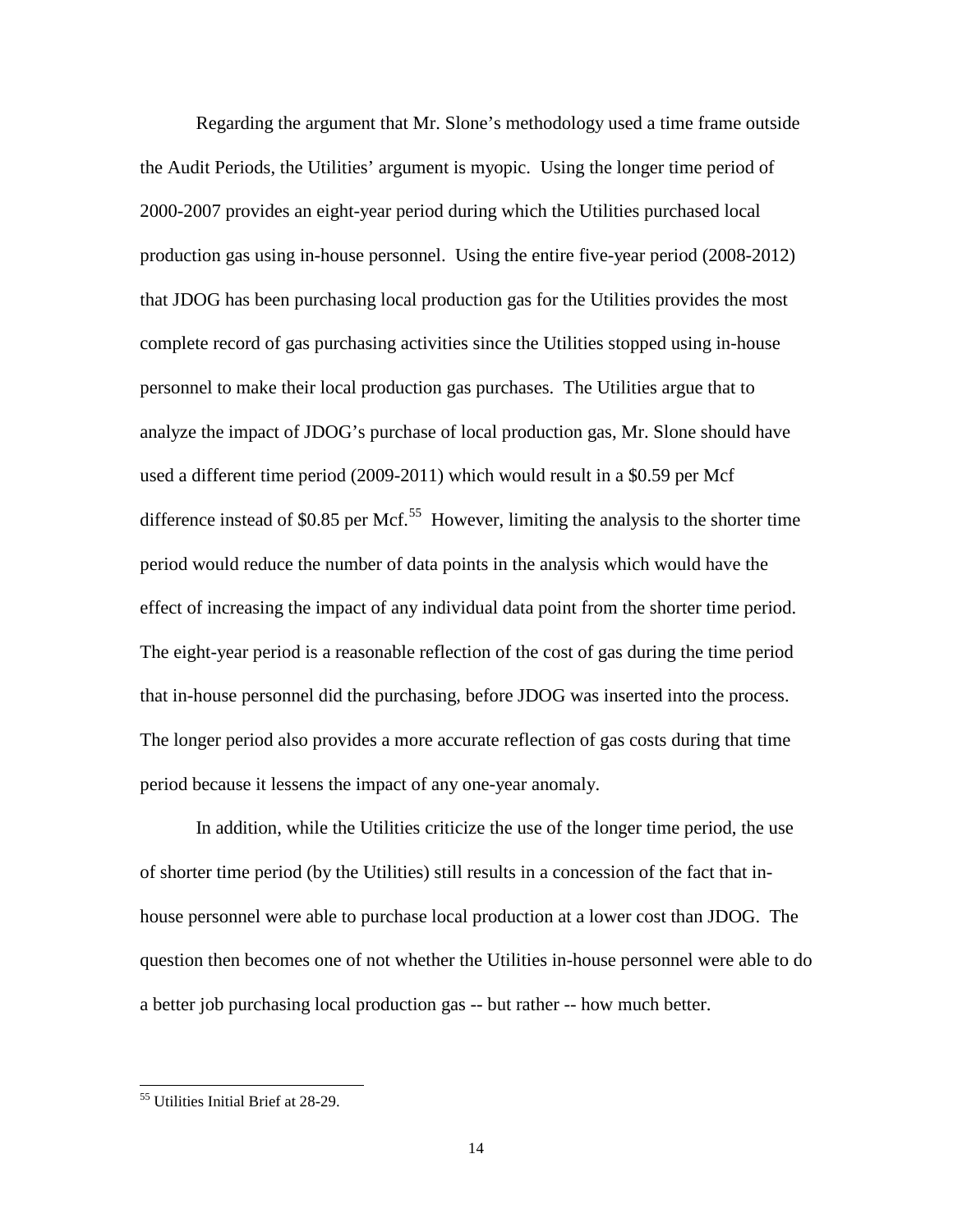Second, the Utilities' criticism that Mr. Slone used an arithmetic average rather than a weighted average is equally specious. In regard to this criticism, the Utilities do not offer any analysis of what the impact using the weighted average would be compared to use of the arithmetic average. And the Utilities do not offer any explanation as to how a weighted average might be calculated, or why a weighted average is superior to the arithmetic average. Thus, this criticism is nothing more than a red herring offered to confuse the issue, not to refute it.

Third, the Utilities are wrong in their claim that Mr. Slone's comparison was "essentially a comparison to the local gas purchases of three local distribution companies ("LDCs"): Piedmont Gas Co. ("Piedmont"), Ohio Cumberland, and Eastern Natural Gas ("Eastern").[56](#page-16-3) Rather, Mr. Slone's comparison was one of the impact of local production gas on each of the LDC's GCR rates.<sup>57</sup> Based on his review of the other three LDCs, Mr. Slone concluded that local production gas was priced lower than interstate gas, a fact that both Utilities witnesses Whelan<sup>[58](#page-16-2)</sup> and Patton<sup>[59](#page-16-0)</sup> acknowledged. OCC witness Slone's analysis then compared the price the Utilities paid for local production gas during 2000- 2007 (when in-house personnel were doing the purchasing) to the period 2008-2012 (when JDOG was doing the purchasing). $^{60}$  $^{60}$  $^{60}$ 

A factual retrospective analysis indicates that the Utilities personnel were able to purchase local production gas at a lesser cost than through their affiliate JDOG. The

<span id="page-16-3"></span><sup>56</sup> Utilities Initial Brief at 28.

<span id="page-16-4"></span> $57$  OCC Ex. No. 12 at 15-17 (Direct Testimony of Greg Slone) (July 1, 2013).

<span id="page-16-2"></span><sup>58</sup> Tr. Vol. I at 42-43 (Whelan) (July 8, 2013).

<span id="page-16-0"></span><sup>59</sup> Tr. Vol. II at 259-269 (Patton) (July 9, 2013).

<span id="page-16-1"></span> $60$  OCC Ex. No. 12 at 15-17 (Direct Testimony of Greg Slone) (July 1, 2013).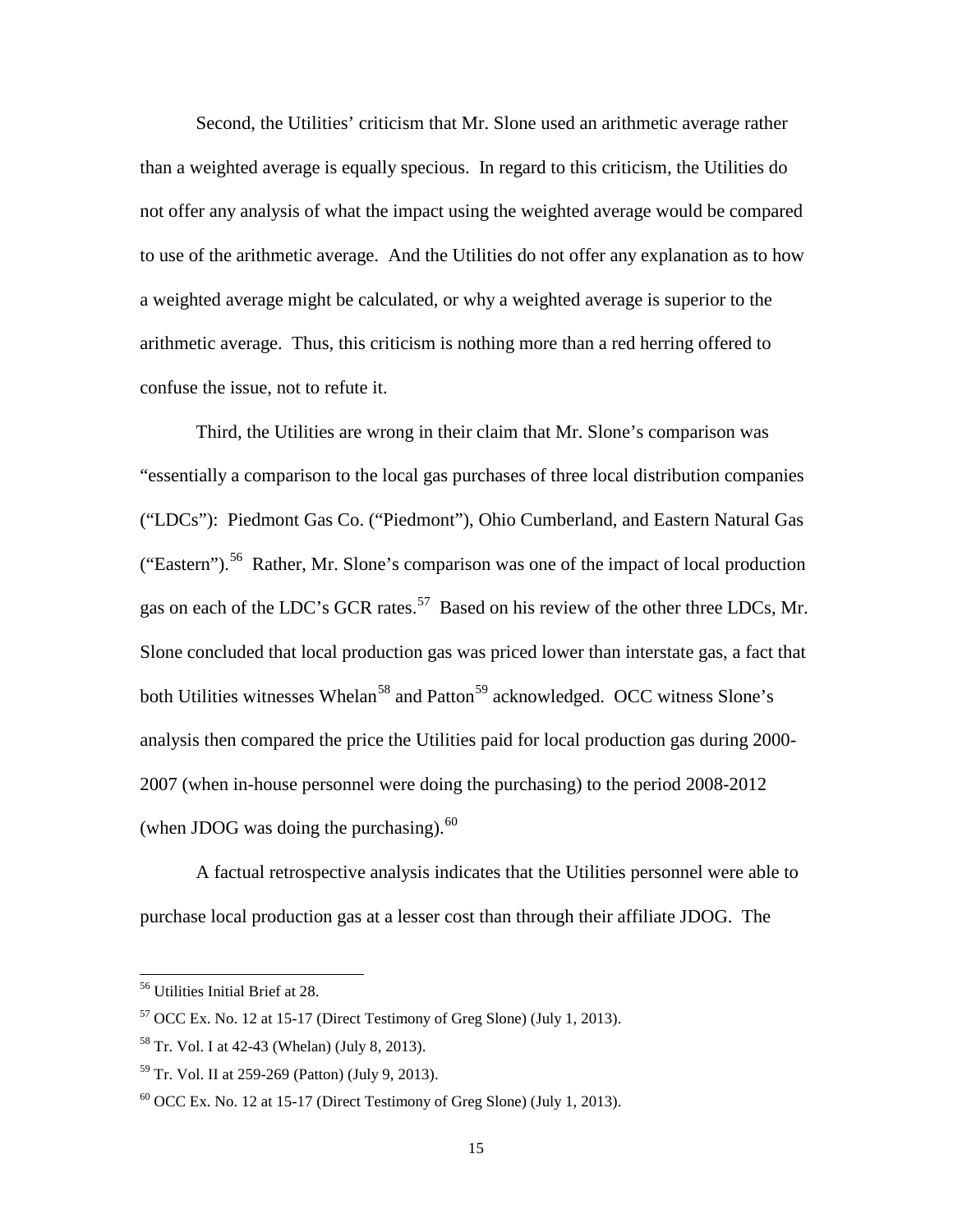record also shows that during 2008-2012 the Utilities paid JDOG Fees for interstate services that were not provided, because the Utilities did the function in-house.<sup>61</sup> Thus re-pricing the local production gas (in accordance with the recommendation of OCC witness Slone) is a reasonable step to protect customers from the unfair, unjust and unreasonable results of the Utilities' imprudent behavior.

# <span id="page-17-0"></span>**C. Customers Should Not Pay \$145,363 for Gas Processing Paid to Cobra Because the Gas Was Not Processed by Cobra.**

OCC also identified other imprudent actions by the Utilities regarding charges paid to affiliates for services that were not provided. There is no set of circumstances under which paying for a service that was not provided is reasonable -- whether the payment is made to an affiliate or a non-affiliate. The fact that an affiliate is involved in the transaction only exacerbates the imprudence.

There is nothing in any of the direct testimony filed by the Utilities that supports the \$145,363 in Processing Fees paid to Cobra, because there is no proof that any of the gas was actually processed at the plant. Rather, the testimony of numerous Utilities witnesses confirms that the Utilities simply do not know if the gas was processed. Northeast's past Vice President, and now President, Mr. Whalen, testified that he did not know if all of the local production gas used by Northeast's customers on the Churchtown system actually flowed to the Processing Plant and were actually processed: $62$ 

## Q. **Is it possible that you pay the fee to Cobra for gas that is not processed?**

## A. **I don't know?[63](#page-17-1)**

<span id="page-17-3"></span><sup>61</sup> See Section III D below.

<span id="page-17-2"></span> $62$  Tr. Vol. I at 51 (Whalen) (July 8, 2013).

<span id="page-17-1"></span> $63$  Tr. Vol. I at 51 (Whalen) (July 8, 2013) (Emphasis added).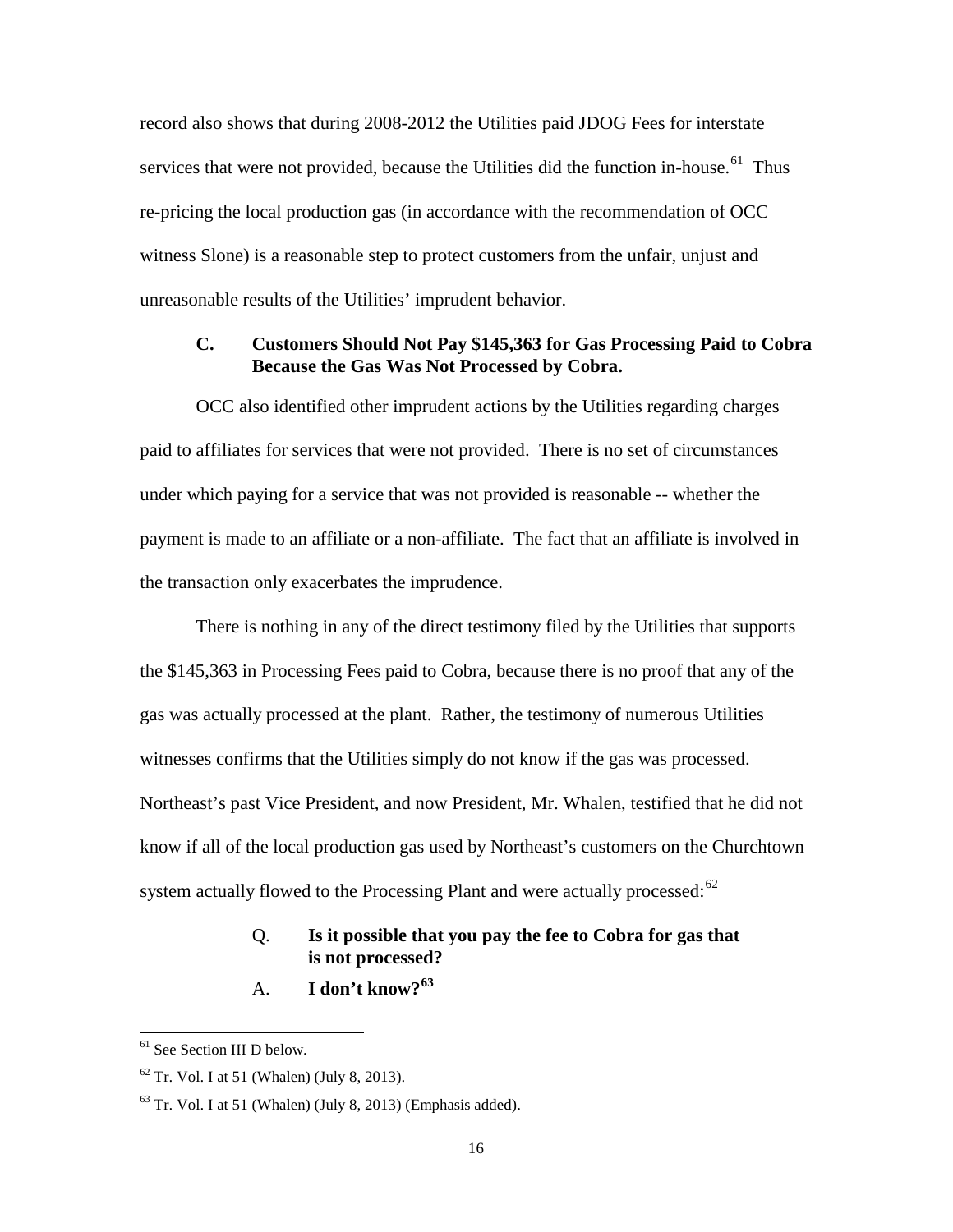If the Utilities do not know if the gas was actually processed, then they cannot prove that it was processed.

While he did not know if the gas was processed, Utilities witness Whalen acknowledged that all of the gas volumes on the Churchtown system were charged the \$0.25/Dth processing fee.<sup>64</sup> Northeast's Chief Administrative Officer, Stephanie Patton, acknowledged receiving bills from Cobra for processing.<sup>[65](#page-18-3)</sup> Ms. Patton, similarly did not know if any of the gas actually went to the Processing Plant or was actually processed.<sup>[66](#page-18-0)</sup>

Later in the hearing, when asked by the Attorney Examiner if any gas that was sold to Northeast's customers was actually processed at the Cobra Processing Plant, Mr. Whalen stated that none of the gas went to the Processing Plant and thus was not processed:

- Q. Do you know how much of the gas on the Cobra system goes through the processing plant before it goes to customers?
- A. Whose customers?
- Q. Northeast customers?
- A. **None of it**. [67](#page-18-1)

Thus, while it is undisputed that the Processing Fee was paid, Northeast has not proven that any of the gas was actually processed. The Utilities made no claim that any gas was actually processed at the Cobra Processing Plant, thus the Cobra Processing Fee of \$145,363 should be disallowed.

<span id="page-18-2"></span> $64$  Tr. Vol. I at 54 (Whalen) (July 8, 2013).

<span id="page-18-3"></span> $^{65}$  Tr. Vol. II at 243 (Patton) (July 9, 2013), see also OCC Ex. No. 2 (Cobra Monthly Invoices).

<span id="page-18-0"></span><sup>66</sup> Tr. Vol. II at 243 (Patton) (July 9, 2013).

<span id="page-18-1"></span> $67$  Tr. Vol. I at 102-103 (Whalen) (July 8, 2013) (Emphasis added).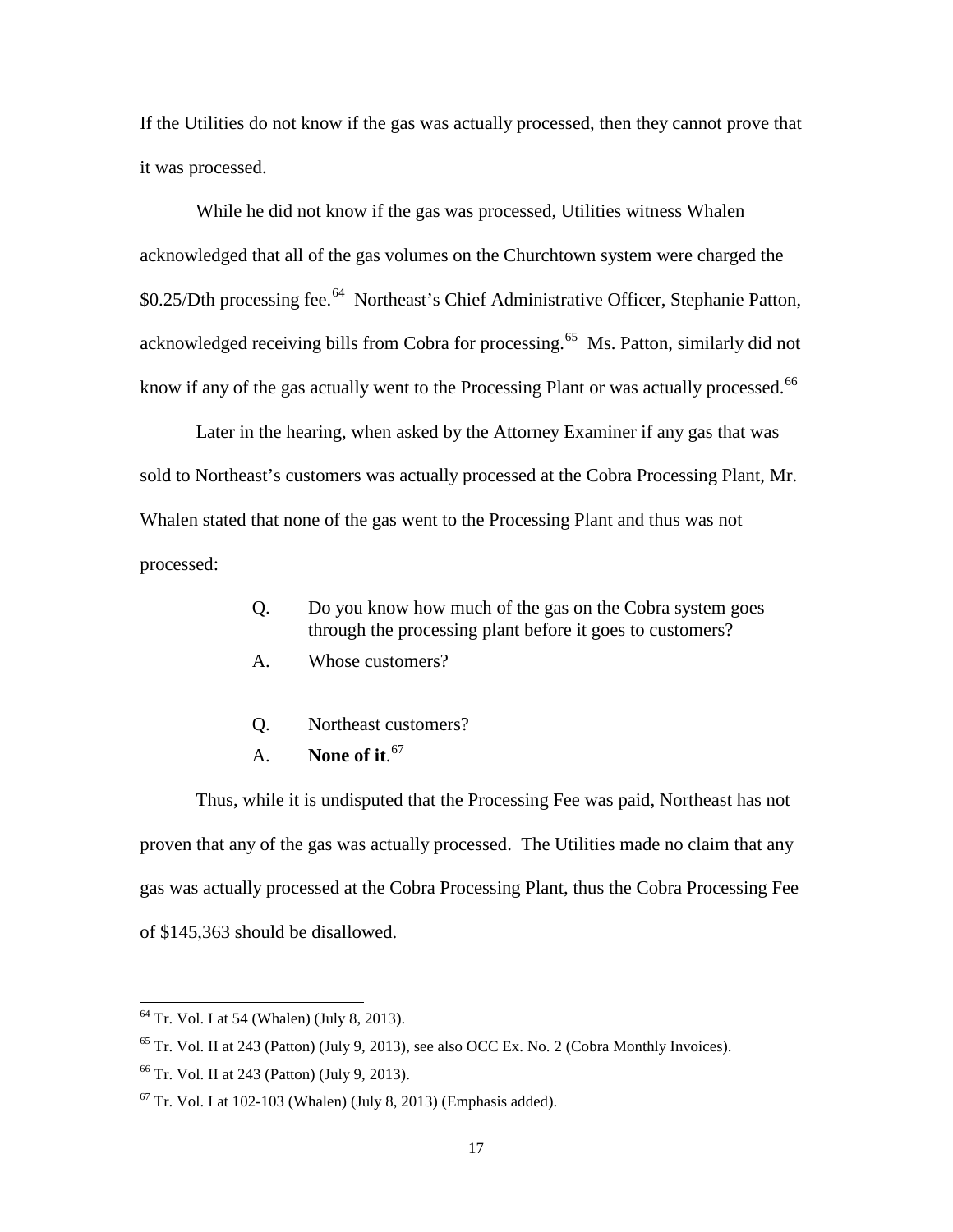### <span id="page-19-0"></span>**D. Customers Should Not Have to Pay the \$645,906.06 in JDOG Fees for Interstate Services That Were Not Provided.**

Customers should not have to pay the \$645,906.06 in JDOG Fees for interstate services that were not provided. One of the key work requirements of the contract<sup>[68](#page-19-3)</sup> is that JDOG is to do the nominating, scheduling and confirmations on Columbia Gas Transmission Corporation ("TCO").<sup>69</sup> Yet the record indicates that JDOG was not performing the services outlined in its contract with the Utilities. Instead, the Utilities witness Patton testified that she does the nominating, scheduling and confirmations on  $TCO<sup>70</sup>$ 

# Q. **Who does the nominating, scheduling, and confirming of gas volumes on TCO? Is that you or Mr. Zappitello?**

- A. **That's me**.
- Q. And how do you do that? Is that done electronically? Over the phone?
- A. Yeah. Columbia Gas Transmission is electronically.
- Q. **And you do that on a daily basis?**
- A. **Maybe every other day.**[71](#page-19-2)

<span id="page-19-3"></span><sup>68</sup> OCC Ex. No. 6 (Utilities Responses to OCC Discovery, Attachment 6 "Duties Performed by John D. Oil and Gas Marketing).

<span id="page-19-4"></span> $69$  Tr. Vol. II at 246 (Patton) (July 9, 2013).

<span id="page-19-1"></span> $70$  Tr. Vol. II at 246 (Patton) (July 9, 2013).

<span id="page-19-2"></span> $71$  Tr. Vol. II at 246 (Patton) (July 9, 2013).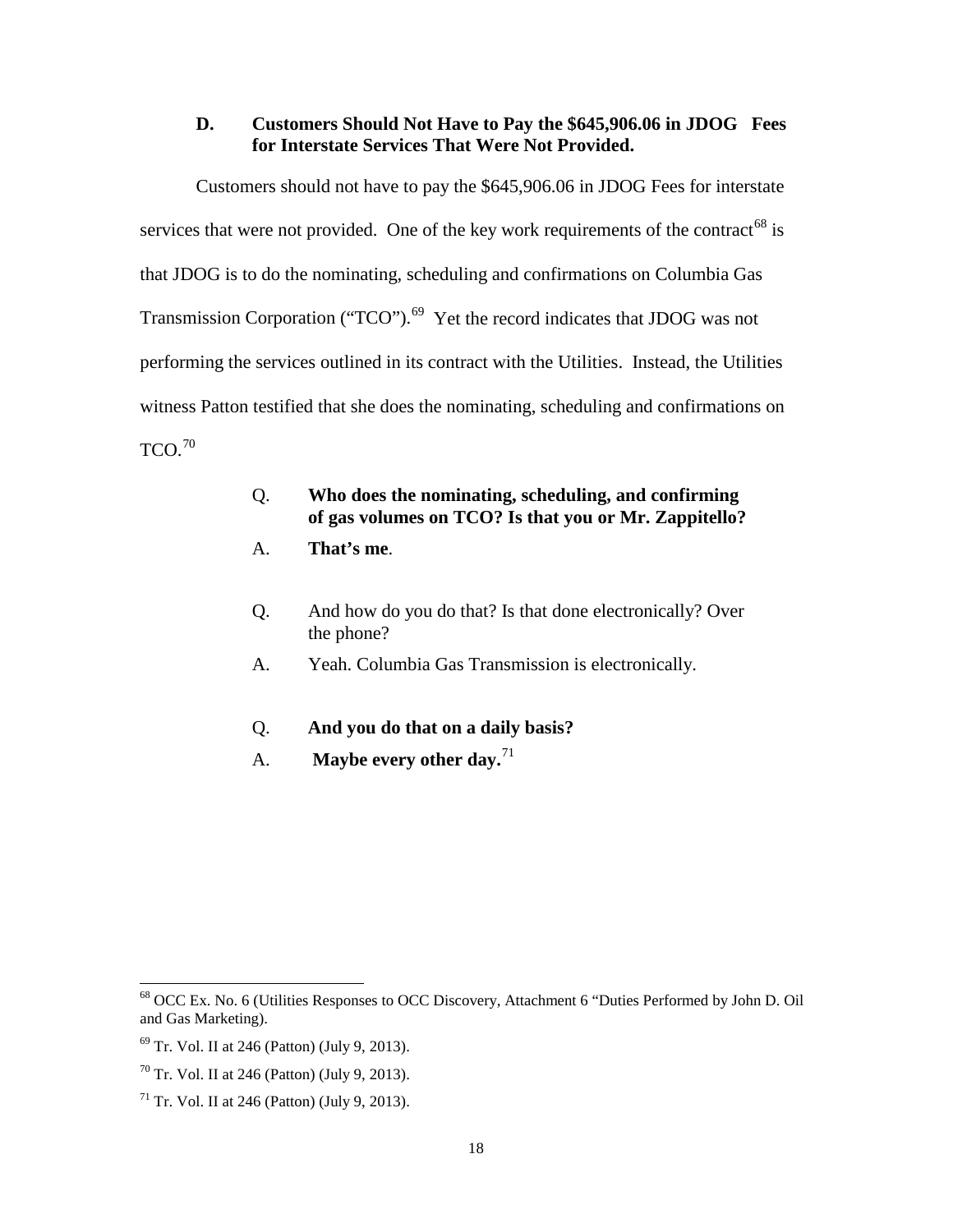The Utilities witness, Gas Natural Controller, Rebecca Howell, also

acknowledged that JDOG was not providing the service for which the Utilities paid:

- Q. **But you signed -- when you signed this contract, it was your intent that J.D. Oil and Gas Marketing would do all of the scheduling, nominating, and performing other services on TCO so that Northeast Oil would not have to do it themselves?**
- A. **Yes.**
- Q. **So to the extent that Northeast is actually doing it themselves, you're not enforcing this contract with your affiliate to do their job, are you?**
- A. **I did not know that he wasn't doing that.[72](#page-20-2)**

There is nothing in the record that contradicts this testimony. The Utilities had an opportunity to present rebuttal testimony refuting this claim, but they filed no rebuttal testimony on this issue. In fact, although Ms. Howell filed rebuttal testimony, she did not address this issue.[73](#page-20-1)

The PUCO Staff also determined that a portion of JDOG Fees for local production services paid by Northeast (\$368,000) were unreasonable in part because PUCO Staff believed that the Utilities' in-house employees were performing most of the functions necessary to obtain gas from non-Cobra and Gatherco sources.<sup>[74](#page-20-0)</sup> Thus, there seems to be a pattern of the Utilities paying various fees or charges to their affiliates for services they did themselves or for services that were not provided.

<span id="page-20-2"></span> $72$  Tr. Vol. II at 321-322 (Howell) (July 9, 2013) (Emphasis added).

<span id="page-20-1"></span> $^{73}$  Utilities Ex. No. 8 (Rebuttal Testimony of Rebecca Howell) (July 22, 2013).

<span id="page-20-0"></span><sup>74</sup> PUCO Staff Initial Brief at 8.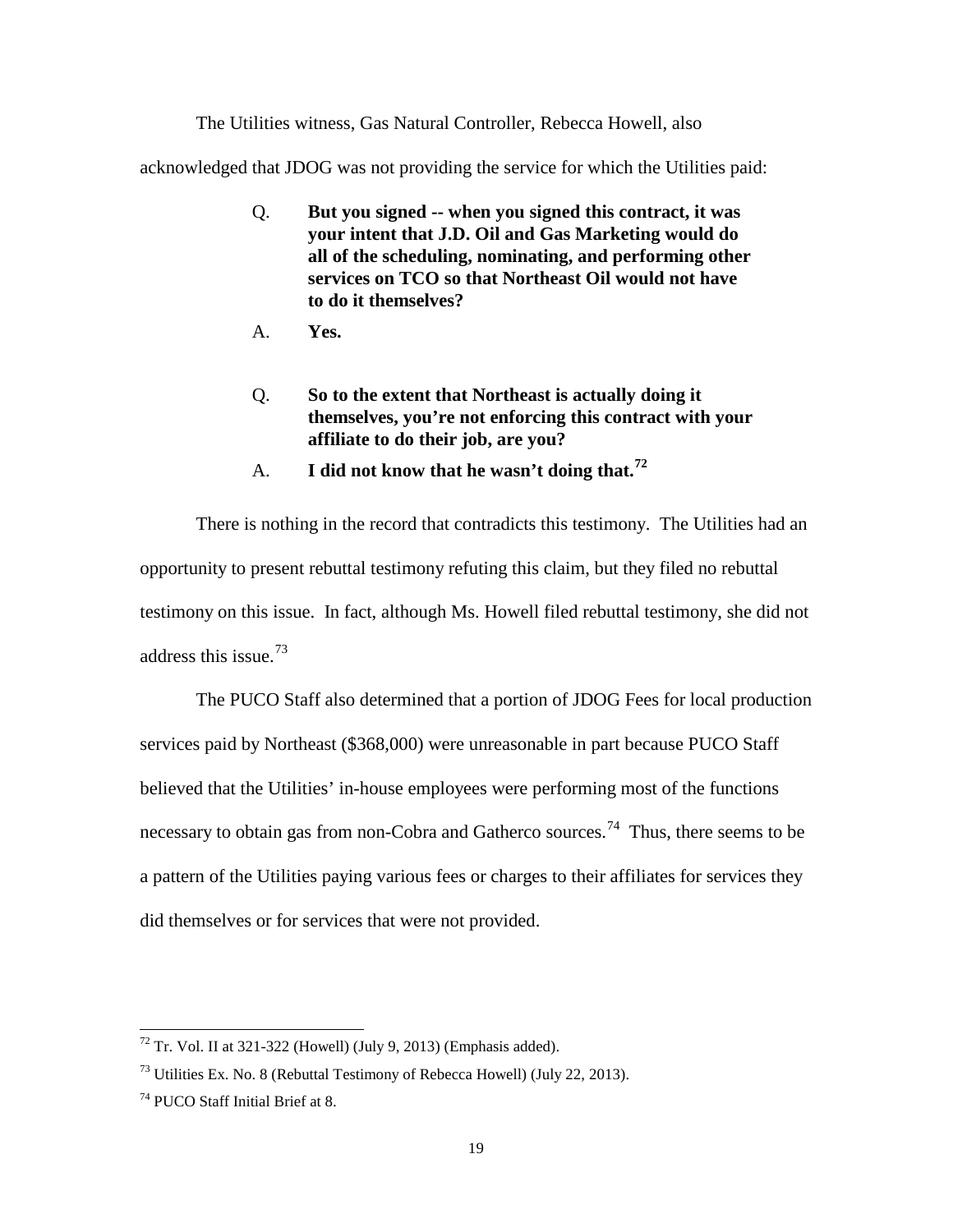In addition to paying JDOG Fees for interstate services not provided, the \$645,906.06 should be disallowed because there is no evidence on the record to suggest that the Utilities received any value for those JDOG interstate Fees. Thus again, based on a retrospective factual inquiry, it is clear that JDOG did not provide the service contracted for, thus the JDOG interstate Fees are imprudent and should not be collected from the Utilities' customers.

# <span id="page-21-1"></span><span id="page-21-0"></span>**E. The Request For Proposal Process Was Flawed and Did Not Produce a Competitive Result.**

## **1. There is No Evidence to Support the Utilities' Claim That the PUCO Cannot Determine Whether the RFP Process Had a Competitive Result in These Proceedings.**

The PUCO has acknowledged that it "has an obligation to rely on the evidence admitted into the record, not any party's brief, to justify its conclusions." The Utilities argue in their Initial Brief that "it is impossible to determine whether the result of the (Request for Proposal) RFP was fair and competitive at this time because the audit period of the gas purchases of the RFP's successful bidder is currently on-going."[75](#page-21-3) But there is no evidence in the record to support this claim.

In fact, this statement (that it is impossible to determine whether the result of the RFP was fair and competitive now because the audit period of the gas purchases of the RFP's successful bidder is currently on-going) completely contradicts the testimony of the Utilities' past Vice President and now President. Specifically, Mr. Whalen testified that the RFP produced a competitive bid because the RFP process was fair.<sup>[76](#page-21-2)</sup> But during cross-examination, Mr. Whalen acknowledged that not only had the Utilities not done any

<span id="page-21-3"></span><sup>75</sup> Utilities Initial Brief at 3.

<span id="page-21-2"></span> $76$  Tr. Vol. I at 120 (Whalen) (July 8, 2013).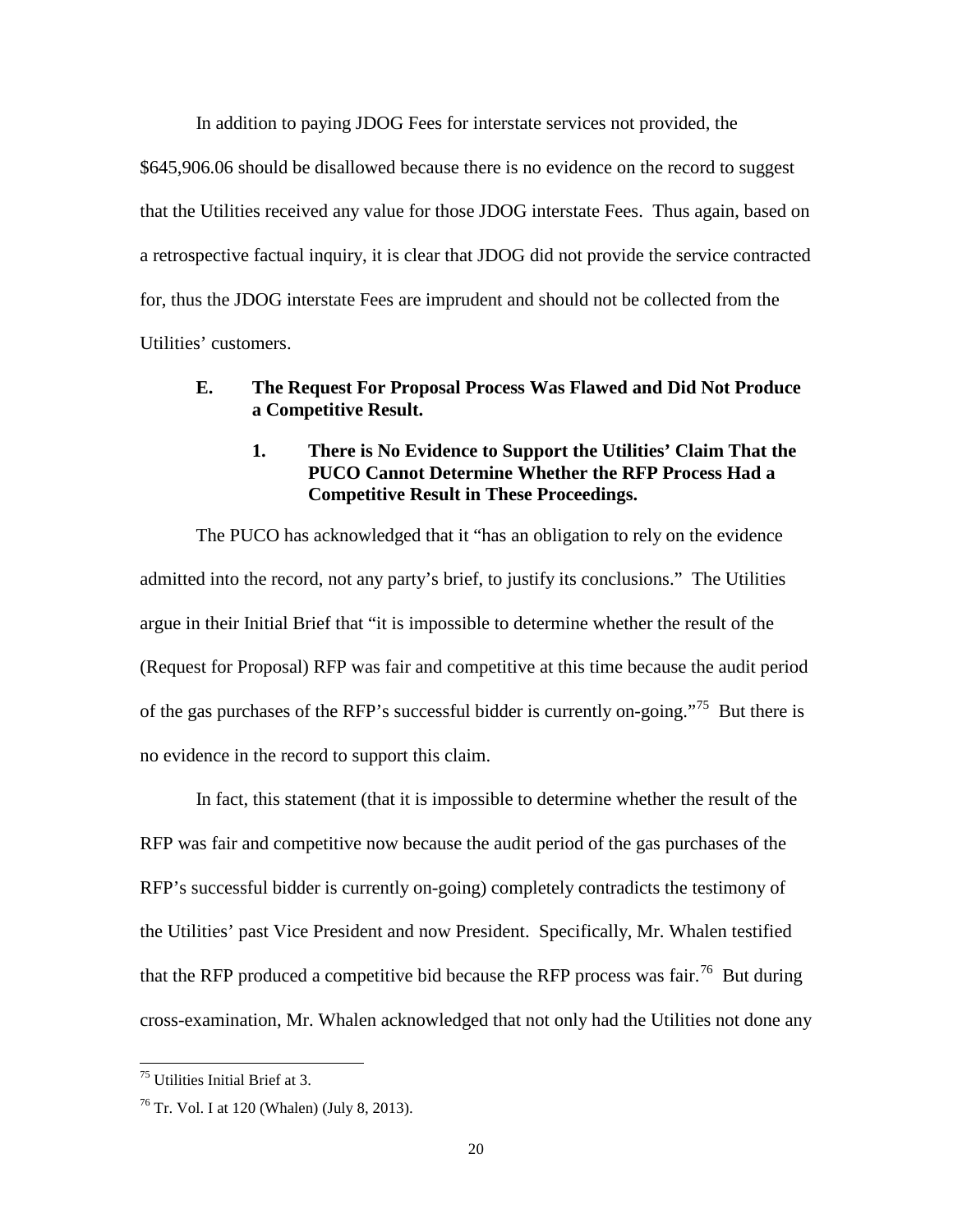actual analysis to determine if the RFP result was competitive, but that he did not even know why no analysis was done.<sup>[77](#page-22-3)</sup>

- Q. Did you do any analysis to determine if the end price from that single bid was truly a market-based competitive price?
- A. No.
- Q. And why not?
- A. I don't know.[78](#page-22-4)

Any notion that the PUCO cannot now determine whether the RFP process had a competitive result has only now been raised for the first time through the Utilities' Initial Brief and is not supported by any evidence in the record. Because the Utilities are only raising this issue in their Initial Brief, the argument is not supported by evidence and should be rejected by the PUCO.

# **2. The Vectren GCR Case Supports a PUCO Decision to Re-Price the Utilities' Local Gas Purchases and to Reject the RFP.**

<span id="page-22-0"></span>The Utilities reliance on the Vectren GCR Case is misplaced because the Vectren GCR Case is an example of why the PUCO should find that the Utilities' actions in these cases were imprudent. In the Vectren GCR Case, the PUCO concluded that the contract between Vectren, the utility, and its affiliate ProLiance, was not an arm's length agreement.<sup>[79](#page-22-1)</sup> However, the conclusion of imprudence was not based on the affiliate relationship.<sup>[80](#page-22-2)</sup> Rather, the conclusion of imprudence was based on evidence produced at

<span id="page-22-3"></span> $77$  Tr. Vol. I at 121 (Whalen) (July 8, 2013).

<span id="page-22-4"></span><sup>78</sup> Tr. Vol. I at 121 (Whalen) (July 8, 2013).

<span id="page-22-1"></span> $79$  Vectren GCR Case, Opinion and Order at 17 (June 14, 2005).

<span id="page-22-2"></span><sup>80</sup> Vectren GCR Case, Opinion and Order at 17 (June 14, 2005).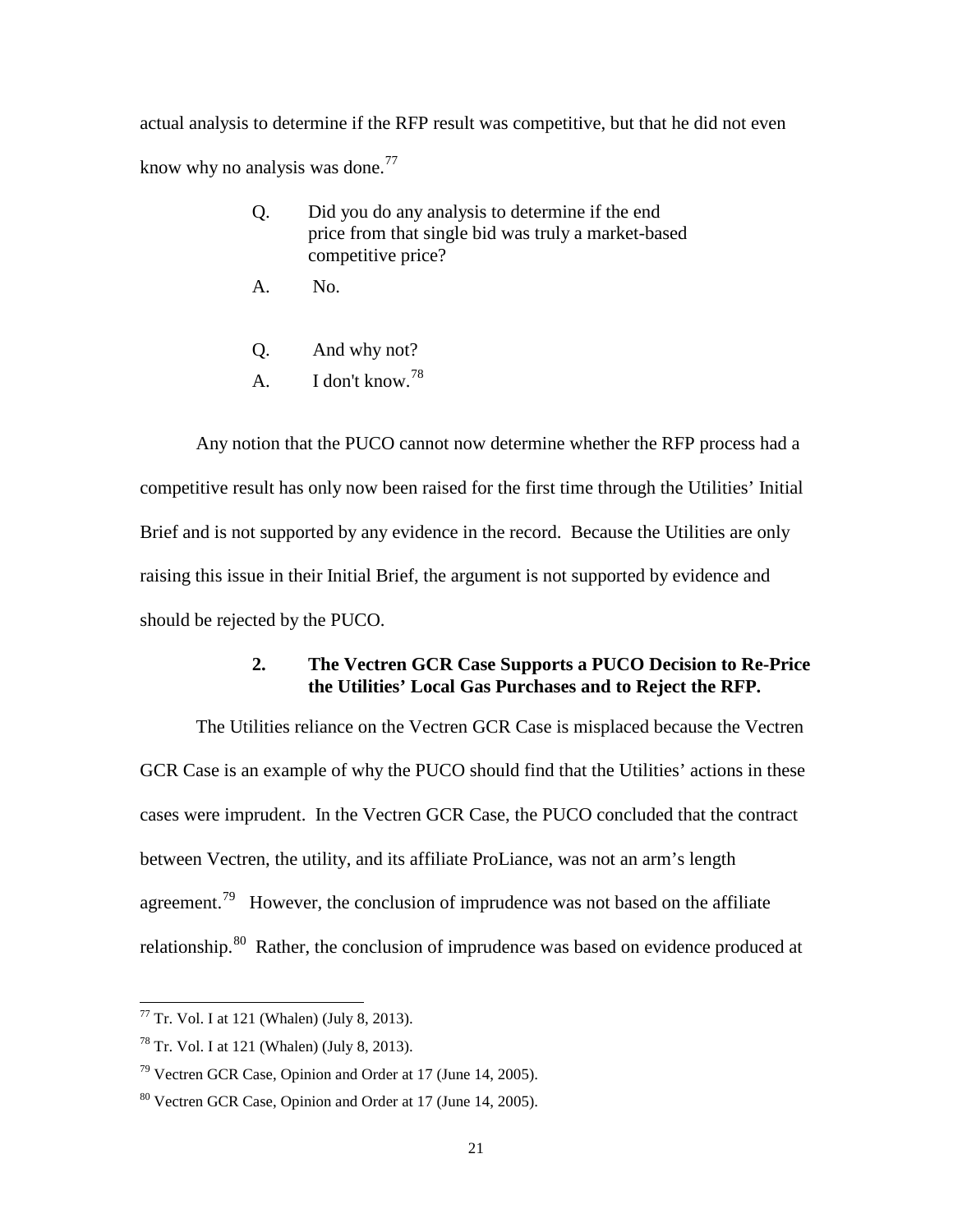the hearing. $81$  To that end, the PUCO concluded that Vectren awarded the asset management contract to ProLiance without any consideration given to any other party.<sup>[82](#page-23-4)</sup> In these current cases there is evidence that the Utilities structured the RFP bid so that their affiliate would have an advantage in the bidding process. $83$  To the extent that there was already history from the prior Audit Periods that the affiliate relationship with JDOG was not a benefit for customers, the decision to include the affiliate in the bidding was prejudicial. In both the Vectren GCR Case and in these cases, the end result was that the affiliate was awarded a contract to the detriment of the GCR, thus, warranting a disallowance.

In the Vectren GCR Case, the PUCO concluded that in evaluating the current ProLiance agreement in comparison to the prior agreement with Columbia Energy Services, there was evidence that Vectren's evaluation did not include a complete market value consideration. $84$  In these cases, the Utilities, through Mr. Whalen, have acknowledged a lack of any market evaluation. $85$  Thus, again, in both cases, a lack of analysis of the competitive market for services to be purchased led to an inflated GCR.

In both instances the affiliate relationship is not the basis for the imprudence. Rather, the imprudence is based on actions that caused the GCR rate to be greater than it should have been. In both cases, the participation of the affiliate in the transaction serves to exacerbate the imprudent action. In the case of Northeast and Orwell, the imprudent

<span id="page-23-3"></span><sup>81</sup> Vectren GCR Case, Opinion and Order at 18 (June 14, 2005).

<span id="page-23-4"></span><sup>&</sup>lt;sup>82</sup> Vectren GCR Case, Opinion and Order at 18 (June 14, 2005).

<span id="page-23-2"></span> $83$  OCC Ex. No. 12 at 13 (Direct Testimony of Greg Slone) (July 1, 2013); Staff Ex. No. 1 at 4-5, 11 (Direct Testimony of Patrick Donlon) (July 1, 2013).

<span id="page-23-0"></span><sup>84</sup> Vectren GCR Case, Opinion and Order at 18 (June 14, 2005).

<span id="page-23-1"></span> $85$  Tr. Vol. I at 120 (Whelan) (July 8, 2013).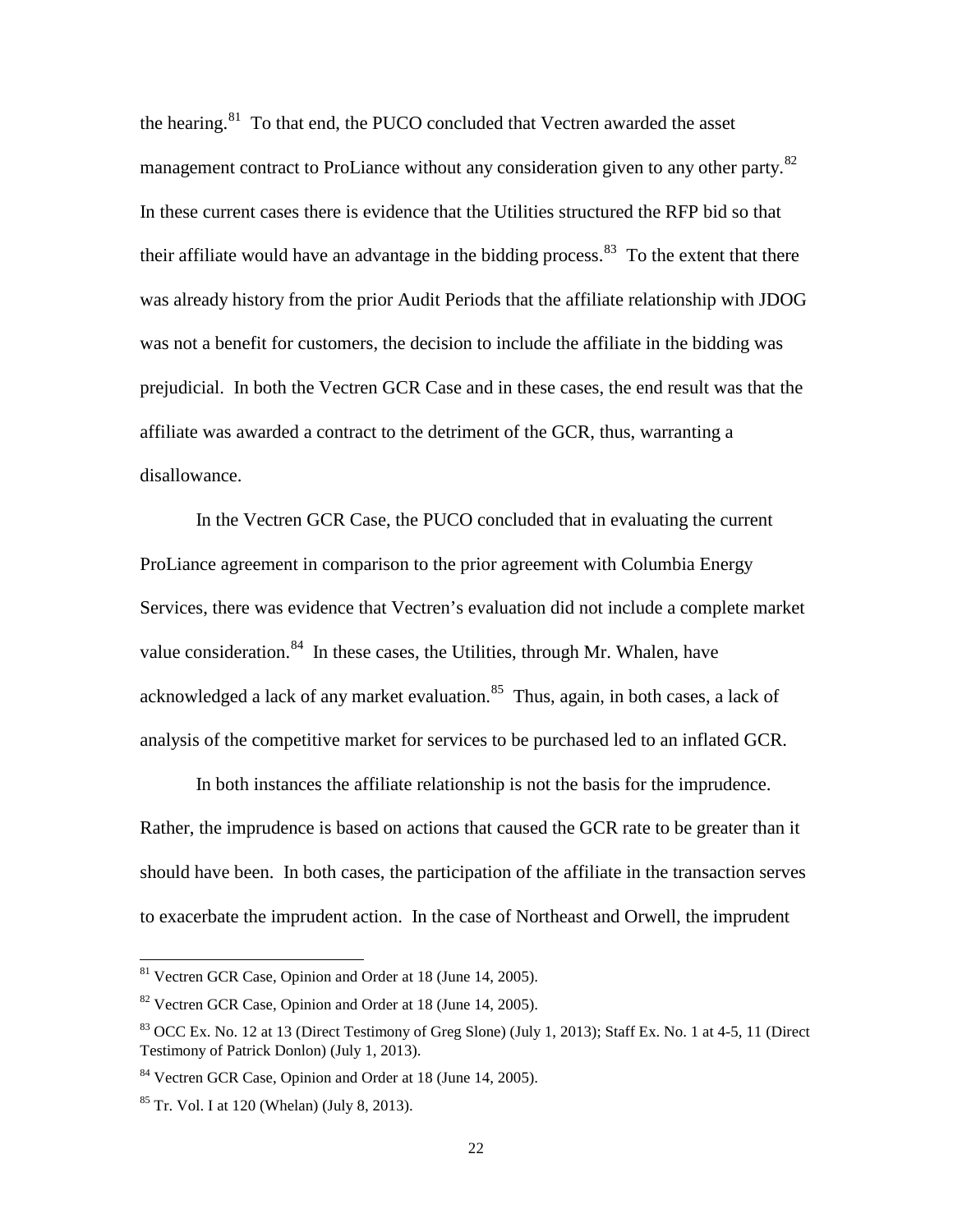affiliate actions justify the disallowances recommended by the OCC as well as the penalties recommended.[86](#page-24-5)

#### **F. Regardless of the Time Period, the Utilities' Actions Were Imprudent**

<span id="page-24-1"></span>The Utilities argue that they were prejudiced because the PUCO Staff improperly changed the Audit Periods.<sup>[87](#page-24-6)</sup> The Utilities argue that they were prejudiced because the Audit Period for Northeast had already ended when the PUCO issued its Opinion and Order in the 2010 GCR Cases on October 23, 2011.<sup>88</sup> The prejudice claimed by the Utilities is that they were somehow held to a higher standard because of the actual time frame of the Audit Periods.<sup>[89](#page-24-2)</sup> The Utilities make this broad general statement, but then fail to demonstrate the specifics of any actual harm or prejudice from this action.

In fact, a review of the record demonstrates that the Utilities' imprudent behavior was pervasive from the 2010 GCR time period through the current Audit Periods from March 1, 2008 through June 30, 2012.<sup>[90](#page-24-3)</sup>

# <span id="page-24-0"></span>**G. The Utilities' Analysis that Their Gas Procurement Policy for Local Production was Reasonable and Prudent Should be Rejected by the PUCO Because it is Flawed.**

The Utilities argue that the analysis and testimony of their expert, Dr. Overcast, demonstrates that, based on market conditions during the Audit Periods, the Utilities'

<span id="page-24-5"></span><sup>86</sup> OCC Initial Brief at 30-39.

<span id="page-24-6"></span><sup>87</sup> Utilities Brief at 12-16.

<span id="page-24-4"></span><sup>88</sup> Utilities Brief at 15.

<span id="page-24-2"></span><sup>89</sup> Utilities Brief at 15.

<span id="page-24-3"></span> $90$  For Northeast the 2010 GCR Audit Period was from March 1, 2008 through February 28, 2010, and the current Audit Period is March 1, 2010 through February 29, 2012. For Orwell the 2010 GCR Audit Period was July 1, 2008 through June 30, 2010, and the current Audit Period is July 1, 2010 through June 30, 2012.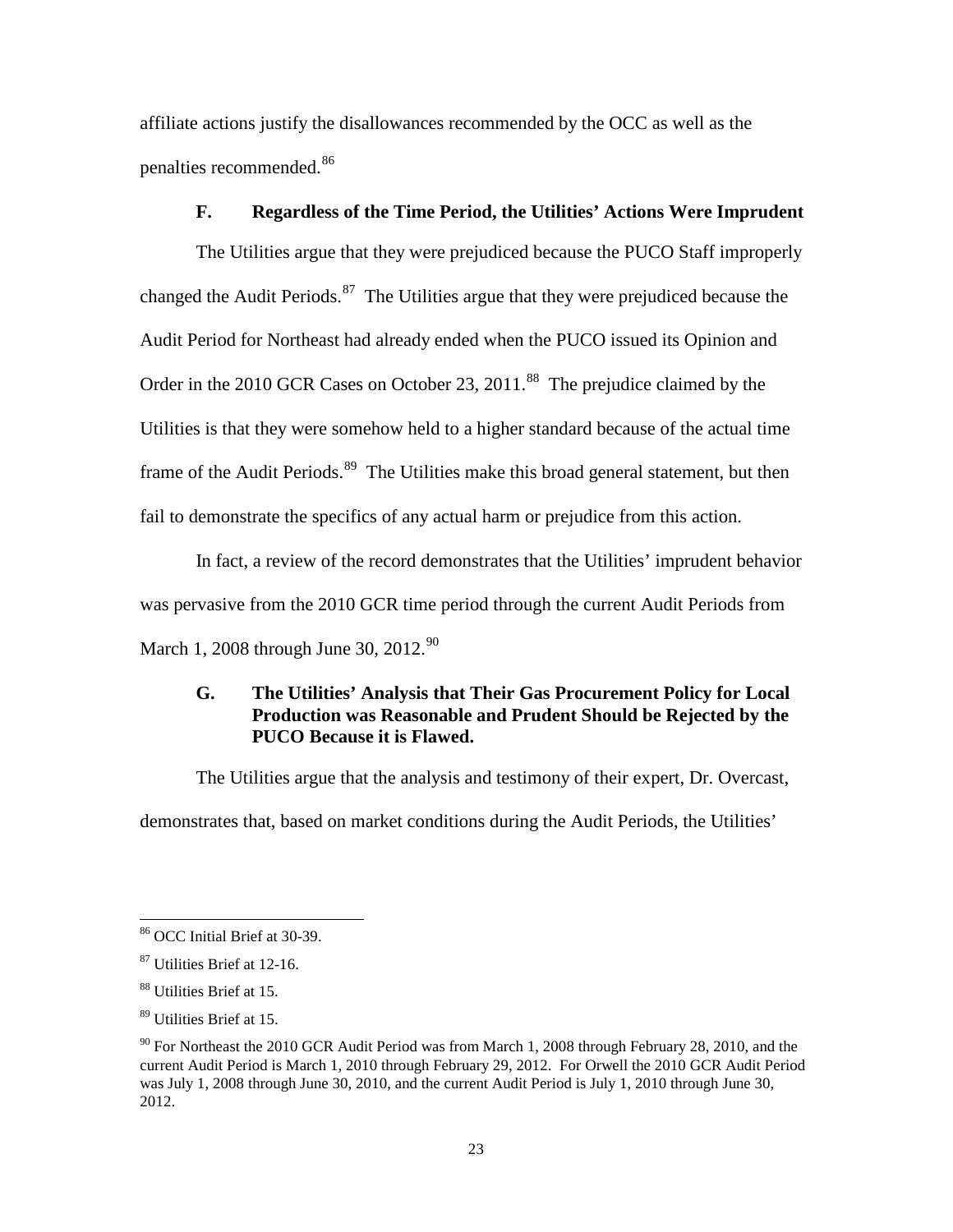purchases were reasonable and prudent. $91$  This claim is not supported by the record. In making his analysis, Utilities witness Dr. Overcast assigned interstate demand charges for transportation and storage only to Interstate gas.<sup>[92](#page-25-5)</sup> However, this was wrong, because testimony from the Utilities' own witnesses (Mr. Whalen) indicated that local production gas was also injected into storage.  $93$  Thus, Dr. Overcast's analysis understated the cost of local production gas, because the local gas injected into storage required the use of the interstate transportation and storage services that Dr. Overcast's analysis only charged to interstate gas.

In addition, the PUCO Staff Initial Brief noted that Staff witness Roger Sarver explained the inaccuracies in Dr. Overcast's Schedule 1, which had the impact of inflating the cost of Interstate gas.  $94$  The Utilities failed to rebut Mr. Sarver's testimony and his correction of Dr. Overcast's analysis.<sup>[95](#page-25-2)</sup> Therefore, the Utilities' analysis is incorrect and should not be relied upon by the PUCO in rendering its decision.

#### <span id="page-25-0"></span>**IV. CONCLUSION**

Throughout the current Audit Periods and the prior Audit Periods, the Utilities have engaged in behavior that has inflated the GCR resulting in unfair, unjust and unreasonable rates for customers. Exacerbating the Utilities' imprudence has been the fact that the actions also involved the Utilities' affiliates. Accordingly, the PUCO should order disallowances of \$561,719 for the re-pricing of over-priced local gas, \$145,363 for

<span id="page-25-4"></span><sup>&</sup>lt;sup>91</sup> Utilities Initial Brief at 17.

<span id="page-25-5"></span><sup>&</sup>lt;sup>92</sup> Utilities Ex. No. 5 at 4 (Direct Testimony of Dr. Overcast) (June 21, 2013). ; Tr. Vol. II at 436-437(Overcast) (July 9, 2013).

<span id="page-25-3"></span> $93$  Tr. Vol. II at 443 (Overcast) (July 9, 2013).

<span id="page-25-1"></span><sup>&</sup>lt;sup>94</sup> Staff Initial Brief at 13, citing Staff Ex. No. 2 at 23-24 (Direct Testimony of Roger Sarver) (July 1, 2013).

<span id="page-25-2"></span><sup>&</sup>lt;sup>95</sup> Staff Initial Brief at 13, citing Staff Ex. No. 2 at 23-24 (Direct Testimony of Roger Sarver) (July 1, 2013).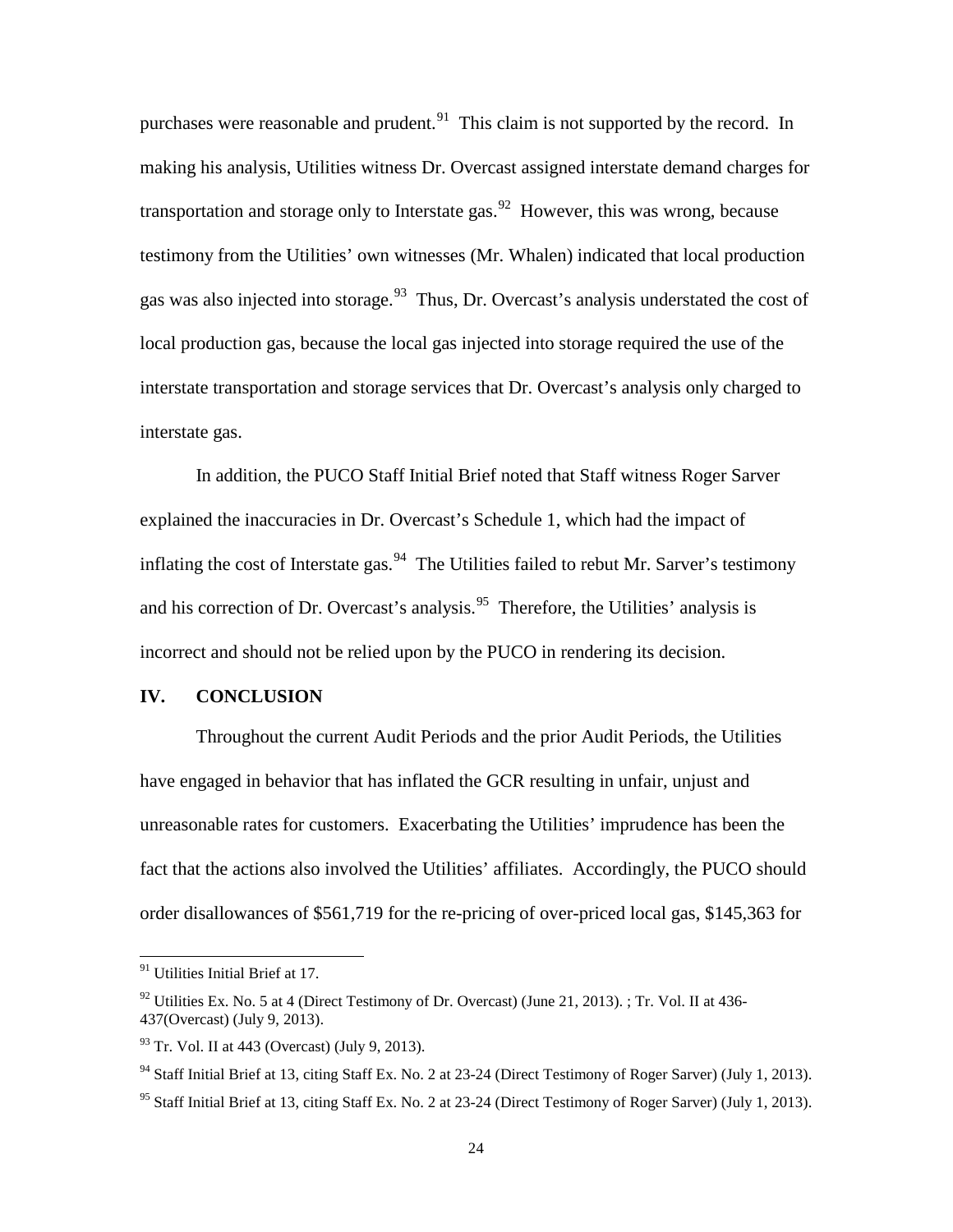the Cobra Processing Fee for services not provided and \$647,906.06 for the JDOG Fees for interstate services not provided. In addition, as detailed in OCC Initial Brief, the PUCO should order the Utilities to terminate the asset management agreement and to adopt the PUCO Staff recommendations for a new RFP, and impose no less than \$220,000 in penalties as a result of the numerous statutes that the Utilities' actions violated.

Respectfully submitted,

## BRUCE J. WESTON OHIO CONSUMERS' COUNSEL

*/s/ Joseph P. Serio* Joseph P. Serio, Counsel of Record Assistant Consumers' Counsel

#### **Office of the Ohio Consumers' Counsel**

10 West Broad Street, Suite 1800 Columbus, Ohio 43215-3485 Serio Phone: (614) 466-9565 [serio@occ.state.oh.us](mailto:serio@occ.state.oh.us)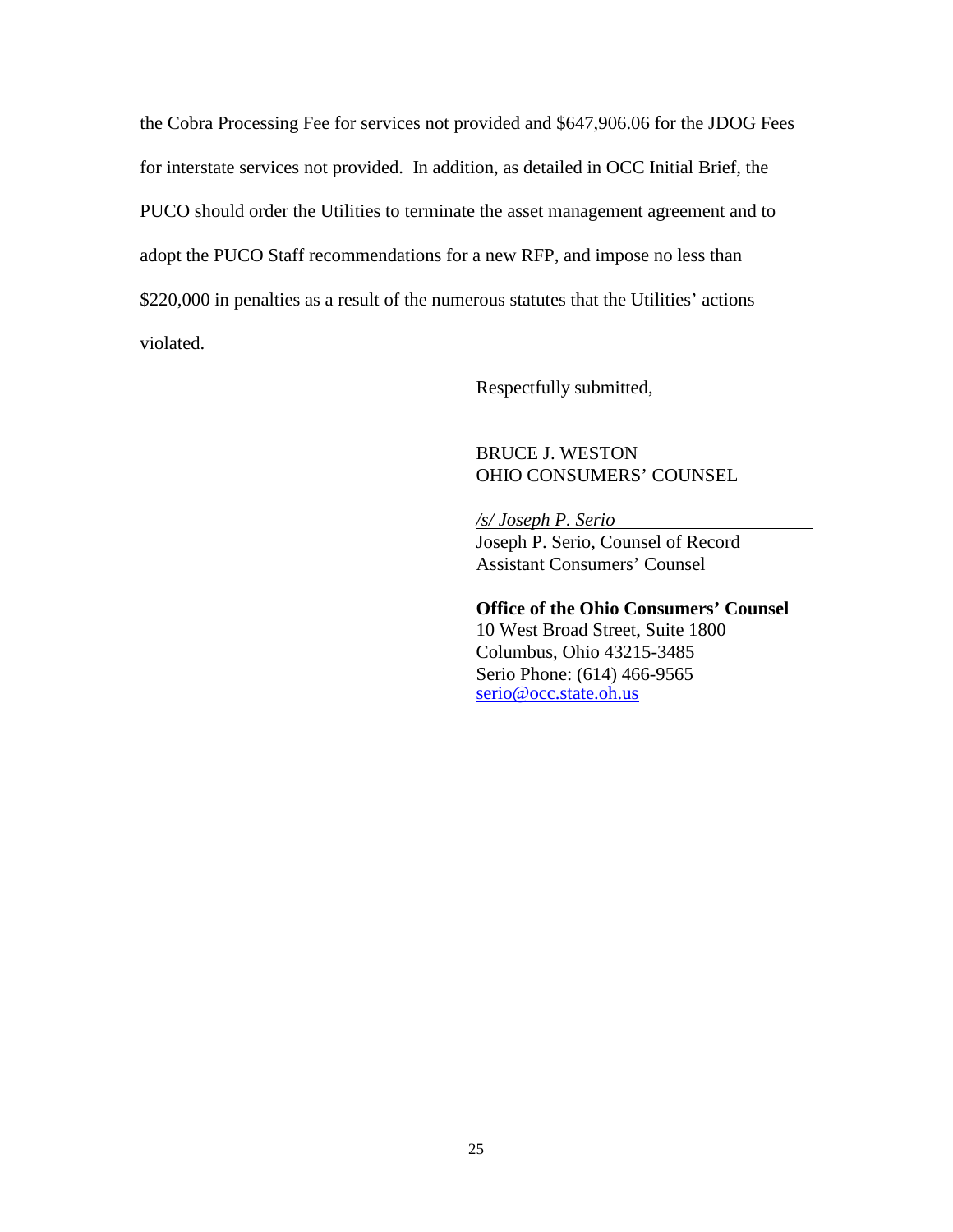#### **CERTIFICATE OF SERVICE**

I hereby certify that a copy of the *Reply Brief by the Office of the Ohio* 

*Consumers' Counsel* was provided to the persons listed below, electronically, this 30th

day of August, 2013.

*/s/ Joseph P. Serio*

Joseph P. Serio Assistant Consumers' Counsel

#### **PARTIES OF RECORD**

Werner L. Margard III Devin Parram Assistant Attorneys General Public Utilities Section 180 East Broad Street,  $6<sup>th</sup>$  Floor Columbus, Ohio 43215 Werner.margard@puc.state.oh.us [Devin.parram@puc.state.oh.us](mailto:Devin.parram@puc.state.oh.us)

AE: [scott.farkas@puc.state.oh.us](mailto:scott.farkas@puc.state.oh.us)

Mark S. Yurick Zachary D. Kravitz Taft, Stettinius & Hollister LLP 65 East State Street, Suite 1000 Columbus, Ohio 43215 myurick@cwslaw.com zkravitz@cwslaw.com

Erik L. Walter Dworken & Bernstein Co., LPA 60 South Park Place Painesville, Ohio 44077 ewalter@dworkenlaw.com